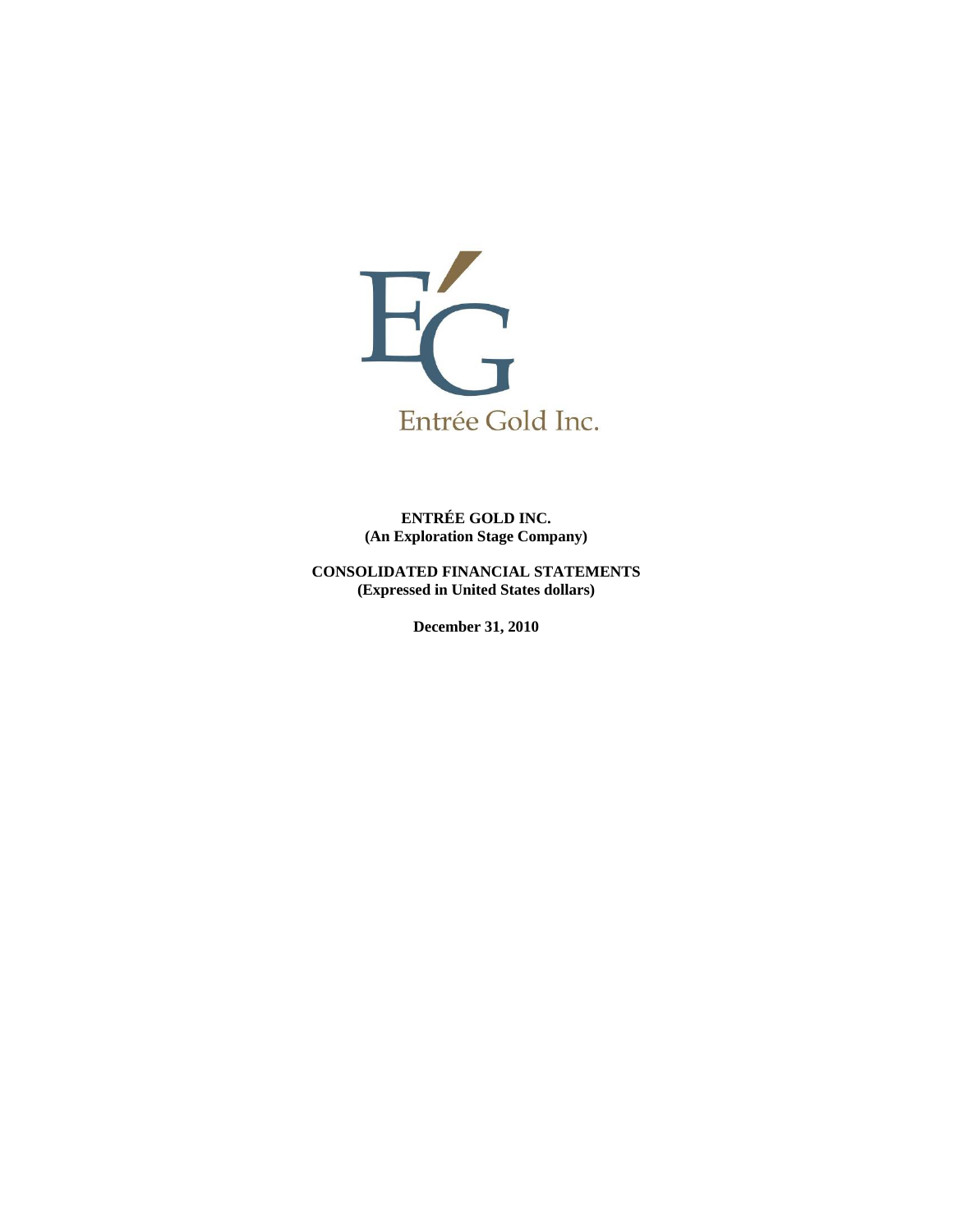# DAVIDSON  $&$  COMPANY LLP  $\_\_$ Chartered Accountants

### **REPORT OF INDEPENDENT REGISTERED PUBLIC ACCOUNTING FIRM**

To the Board of Directors and Shareholders of Entrée Gold Inc. and subsidiaries

We have audited the accompanying consolidated balance sheets of Entrée Gold Inc. and subsidiaries (the "Company") as of December 31, 2010 and 2009 and the related consolidated statements of operations and comprehensive loss, stockholders' equity and cash flows for each of the years then ended and for the cumulative period from inception (July 19, 1995) to December 31, 2010. The consolidated financial statements are the responsibility of the Company's management. Our responsibility is to express an opinion on these financial statements based on our audits.

We conducted our audits in accordance with the standards of the Public Company Accounting Oversight Board (United States). Those standards require that we plan and perform the audit to obtain reasonable assurance about whether the financial statements are free of material misstatement. An audit includes examining, on a test basis, evidence supporting the amounts and disclosures in the financial statements. An audit also includes assessing the accounting principles used and significant estimates made by management, as well as evaluating the overall financial statement presentation. We believe that our audits provide a reasonable basis for our opinion.

In our opinion, the financial statements referred to above present fairly, in all material respects, the financial position of Entrée Gold Inc. and its subsidiaries as of December 31, 2010 and 2009, and the results of its operations and its cash flows for the years then ended and for the cumulative period from inception (July 19, 1995) to December 31, 2010, in conformity with accounting principles generally accepted in the United States of America.

We also have audited, in accordance with the standards of the Public Company Accounting Oversight Board (United States), the Company's internal control over financial reporting as of December 31, 2010 and 2009, based on criteria established in Internal Control-Integrated Framework issued by the Committee of Sponsoring Organizations of the Treadway Commission (COSO), and our report dated March 22, 2011, expressed an unqualified opinion.

**"DAVIDSON & COMPANY LLP"** 

Vancouver, Canada Chartered Accountants Chartered Accountants

March 22, 2011

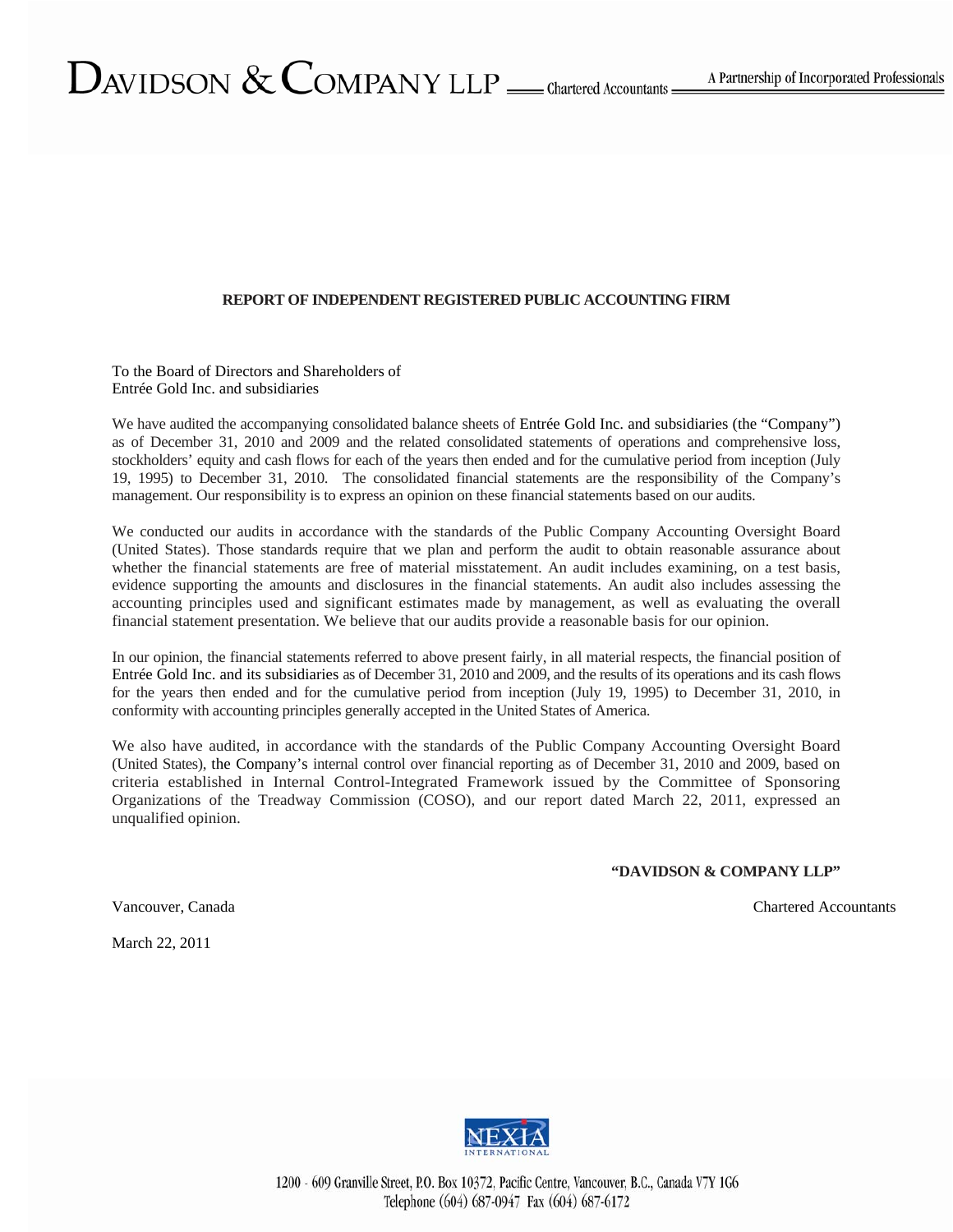DAVIDSON  $&$  COMPANY LLP  $\_\_$ Chartered Accountants

To the Board of Directors and Shareholders of Entrée Gold Inc. and subsidiaries

We have audited the internal control over financial reporting of Entrée Gold Inc. and subsidiaries (the "Company") as of December 31, 2010, based on criteria established in Internal Control-Integrated Framework issued by the Committee of Sponsoring Organizations of the Treadway Commission (COSO). The Company's management is responsible for maintaining effective internal control over financial reporting and for its assessment of the effectiveness of internal control over financial reporting included in the accompanying Management's Report on Internal Control Over Financial Reporting. Our responsibility is to express an opinion on the company's internal control over financial reporting based on our audit.

**REPORT OF INDEPENDENT REGISTERED PUBLIC ACCOUNTING FIRM** 

We conducted our audit in accordance with the standards of the Public Company Accounting Oversight Board (United States). Those standards require that we plan and perform the audit to obtain reasonable assurance about whether effective internal control over financial reporting was maintained in all material respects. Our audit of internal control over financial reporting included obtaining an understanding of internal control over financial reporting, assessing the risk that a material weakness exists, and testing and evaluating the design and operating effectiveness of internal control based on the assessed risk. Our audit also included performing such other procedures as we considered necessary in the circumstances. We believe that our audit provides a reasonable basis for our opinion.

A company's internal control over financial reporting is a process designed to provide reasonable assurance regarding the reliability of financial reporting and the preparation of financial statements for external purposes in accordance with generally accepted accounting principles. A company's internal control over financial reporting includes those policies and procedures that (1) pertain to the maintenance of records that, in reasonable detail, accurately and fairly reflect the transactions and dispositions of the assets of the company; (2) provide reasonable assurance that transactions are recorded as necessary to permit preparation of financial statements in accordance with generally accepted accounting principles, and that receipts and expenditures of the company are being made only in accordance with authorizations of management and directors of the company; and (3) provide reasonable assurance regarding prevention or timely detection of unauthorized acquisition, use, or disposition of the company's assets that could have a material effect on the financial statements.

Because of its inherent limitations, internal control over financial reporting may not prevent or detect misstatements. Also, projections of any evaluation of effectiveness to future periods are subject to the risk that controls may become inadequate because of changes in conditions, or that the degree of compliance with the policies or procedures may deteriorate.

In our opinion, Entrée Gold Inc. and subsidiaries maintained, in all material respects, effective internal control over financial reporting as of December 31, 2010 and 2009, based on criteria established in Internal Control-Integrated Framework issued by the Committee of Sponsoring Organizations of the Treadway Commission (COSO).

We have also audited, in accordance with the standards of the Public Company Accounting Oversight Board (United States), the consolidated balance sheets as of December 31, 2010 and 2009 and the related consolidated statements of operations and comprehensive loss, stockholders' equity and cash flows for the years then ended and for the cumulative period from inception (July 19, 1995) to December 31, 2010, and our report dated March 22, 2011 expressed an unqualified opinion.

#### **"DAVIDSON & COMPANY LLP"**

March 22, 2011



Vancouver, Canada Chartered Accountants Chartered Accountants

1200 - 609 Granville Street, P.O. Box 10372, Pacific Centre, Vancouver, B.C., Canada V7Y 1G6 Telephone (604) 687-0947 Fax (604) 687-6172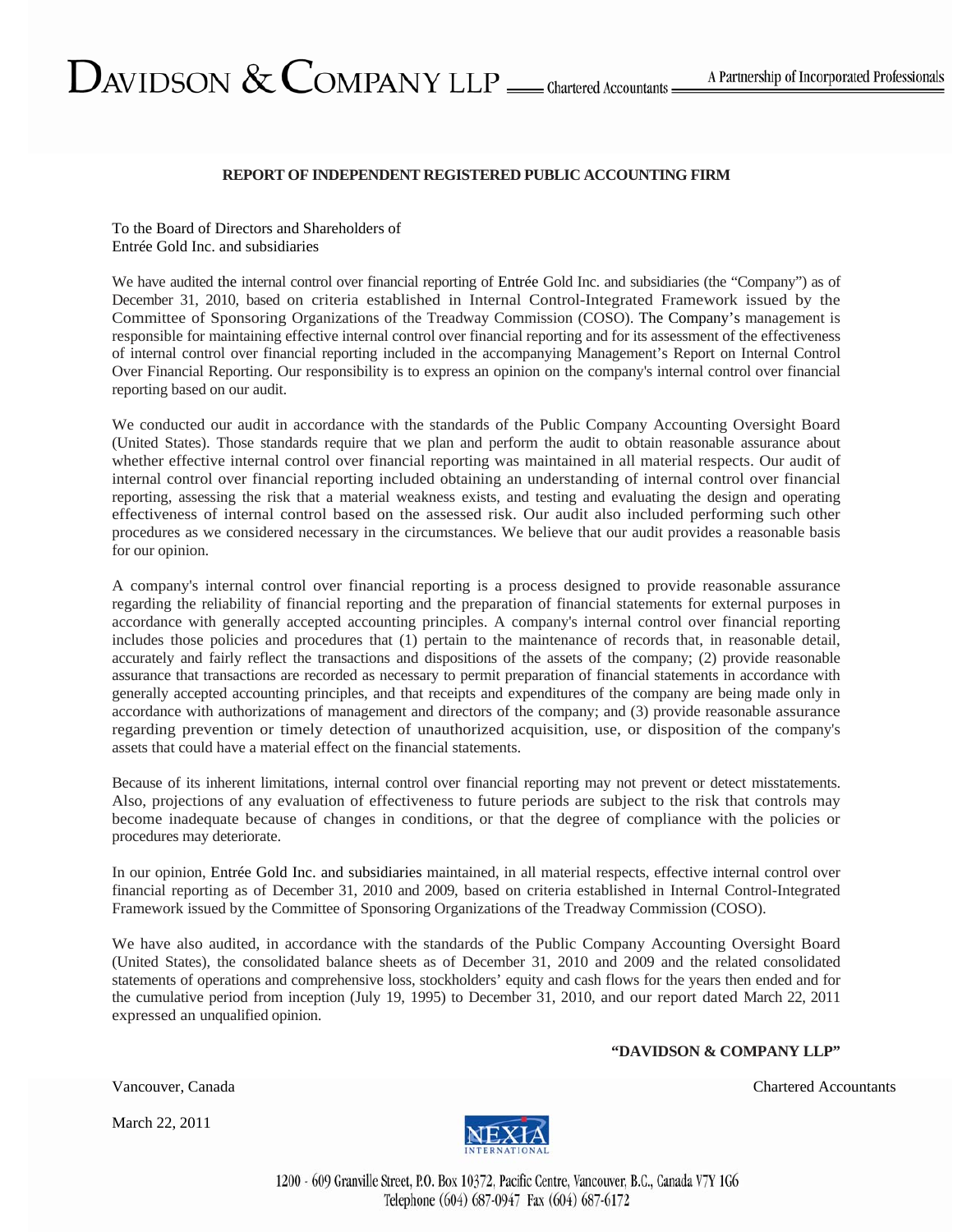(An Exploration Stage Company) CONSOLIDATED BALANCE SHEETS (Expressed in United States dollars)

| <b>ASSETS</b><br><b>Current</b><br>\$<br>\$<br>Cash<br>21,296,169<br>40,360,436<br>Receivables<br>309,079<br>164,255<br>Receivables - Oyu Tolgoi LLC<br>699,293<br>Prepaid expenses<br>1,140,253<br>811,431<br>Total current assets<br>42,035,415<br>22,745,501<br>2,166,597<br>Investments (Note 4)<br>5,564,502<br>Equipment (Note 5)<br>766,309<br>770,562<br>Mineral property interests (Note 6)<br>51,977,982<br>292,608<br>Other assets<br>185,287<br>69,568<br>Deferred costs (Note 3)<br>375,216<br>94,154<br>Equity investment - joint venture (Notes 4 and 6)<br>119,517<br>\$<br>81,359,098<br>\$<br>45,804,120<br><b>Total assets</b><br><b>LIABILITIES AND STOCKHOLDERS' EQUITY</b><br><b>Current</b><br>Accounts payable and accrued liabilities<br>\$<br>\$<br>1,477,300<br>1,160,912<br>Loans payable to Oyu Tolgoi LLC (Note 7)<br>1,783,692<br>676,083<br>Future income tax liabilities (Note 10)<br>14,374,498<br><b>Total liabilities</b><br>17,635,490<br>1,836,995<br><b>Commitments</b> (Note 13)<br><b>Stockholders' equity</b><br>Common stock, no par value, unlimited number authorized, (Note 8)<br>149,791,943<br>116,599,651<br>114,354,925 (December 31, 2009 - 97,059,346) issued and outstanding<br>Additional paid-in capital<br>16,871,401<br>15,905,963<br>Accumulated other comprehensive income:<br>Unrealized gain on available for sale securities (Note 4)<br>2,747,997<br>563,481<br>Foreign currency cumulative translation adjustment<br>3,002,717<br>(480, 928)<br>Accumulated deficit during the exploration stage<br>(108, 690, 450)<br>(88, 621, 042)<br>Total stockholders' equity<br>63,723,608<br>43,967,125<br>Total liabilities and stockholders' equity<br>\$<br>\$<br>81,359,098<br>45,804,120 |  | December 31,<br>2010 | December 31,<br>2009 |
|-------------------------------------------------------------------------------------------------------------------------------------------------------------------------------------------------------------------------------------------------------------------------------------------------------------------------------------------------------------------------------------------------------------------------------------------------------------------------------------------------------------------------------------------------------------------------------------------------------------------------------------------------------------------------------------------------------------------------------------------------------------------------------------------------------------------------------------------------------------------------------------------------------------------------------------------------------------------------------------------------------------------------------------------------------------------------------------------------------------------------------------------------------------------------------------------------------------------------------------------------------------------------------------------------------------------------------------------------------------------------------------------------------------------------------------------------------------------------------------------------------------------------------------------------------------------------------------------------------------------------------------------------------------------------------------------------------------------------------------------------------|--|----------------------|----------------------|
|                                                                                                                                                                                                                                                                                                                                                                                                                                                                                                                                                                                                                                                                                                                                                                                                                                                                                                                                                                                                                                                                                                                                                                                                                                                                                                                                                                                                                                                                                                                                                                                                                                                                                                                                                       |  |                      |                      |
|                                                                                                                                                                                                                                                                                                                                                                                                                                                                                                                                                                                                                                                                                                                                                                                                                                                                                                                                                                                                                                                                                                                                                                                                                                                                                                                                                                                                                                                                                                                                                                                                                                                                                                                                                       |  |                      |                      |
|                                                                                                                                                                                                                                                                                                                                                                                                                                                                                                                                                                                                                                                                                                                                                                                                                                                                                                                                                                                                                                                                                                                                                                                                                                                                                                                                                                                                                                                                                                                                                                                                                                                                                                                                                       |  |                      |                      |
|                                                                                                                                                                                                                                                                                                                                                                                                                                                                                                                                                                                                                                                                                                                                                                                                                                                                                                                                                                                                                                                                                                                                                                                                                                                                                                                                                                                                                                                                                                                                                                                                                                                                                                                                                       |  |                      |                      |
|                                                                                                                                                                                                                                                                                                                                                                                                                                                                                                                                                                                                                                                                                                                                                                                                                                                                                                                                                                                                                                                                                                                                                                                                                                                                                                                                                                                                                                                                                                                                                                                                                                                                                                                                                       |  |                      |                      |
|                                                                                                                                                                                                                                                                                                                                                                                                                                                                                                                                                                                                                                                                                                                                                                                                                                                                                                                                                                                                                                                                                                                                                                                                                                                                                                                                                                                                                                                                                                                                                                                                                                                                                                                                                       |  |                      |                      |
|                                                                                                                                                                                                                                                                                                                                                                                                                                                                                                                                                                                                                                                                                                                                                                                                                                                                                                                                                                                                                                                                                                                                                                                                                                                                                                                                                                                                                                                                                                                                                                                                                                                                                                                                                       |  |                      |                      |
|                                                                                                                                                                                                                                                                                                                                                                                                                                                                                                                                                                                                                                                                                                                                                                                                                                                                                                                                                                                                                                                                                                                                                                                                                                                                                                                                                                                                                                                                                                                                                                                                                                                                                                                                                       |  |                      |                      |
|                                                                                                                                                                                                                                                                                                                                                                                                                                                                                                                                                                                                                                                                                                                                                                                                                                                                                                                                                                                                                                                                                                                                                                                                                                                                                                                                                                                                                                                                                                                                                                                                                                                                                                                                                       |  |                      |                      |
|                                                                                                                                                                                                                                                                                                                                                                                                                                                                                                                                                                                                                                                                                                                                                                                                                                                                                                                                                                                                                                                                                                                                                                                                                                                                                                                                                                                                                                                                                                                                                                                                                                                                                                                                                       |  |                      |                      |
|                                                                                                                                                                                                                                                                                                                                                                                                                                                                                                                                                                                                                                                                                                                                                                                                                                                                                                                                                                                                                                                                                                                                                                                                                                                                                                                                                                                                                                                                                                                                                                                                                                                                                                                                                       |  |                      |                      |
|                                                                                                                                                                                                                                                                                                                                                                                                                                                                                                                                                                                                                                                                                                                                                                                                                                                                                                                                                                                                                                                                                                                                                                                                                                                                                                                                                                                                                                                                                                                                                                                                                                                                                                                                                       |  |                      |                      |
|                                                                                                                                                                                                                                                                                                                                                                                                                                                                                                                                                                                                                                                                                                                                                                                                                                                                                                                                                                                                                                                                                                                                                                                                                                                                                                                                                                                                                                                                                                                                                                                                                                                                                                                                                       |  |                      |                      |
|                                                                                                                                                                                                                                                                                                                                                                                                                                                                                                                                                                                                                                                                                                                                                                                                                                                                                                                                                                                                                                                                                                                                                                                                                                                                                                                                                                                                                                                                                                                                                                                                                                                                                                                                                       |  |                      |                      |
|                                                                                                                                                                                                                                                                                                                                                                                                                                                                                                                                                                                                                                                                                                                                                                                                                                                                                                                                                                                                                                                                                                                                                                                                                                                                                                                                                                                                                                                                                                                                                                                                                                                                                                                                                       |  |                      |                      |
|                                                                                                                                                                                                                                                                                                                                                                                                                                                                                                                                                                                                                                                                                                                                                                                                                                                                                                                                                                                                                                                                                                                                                                                                                                                                                                                                                                                                                                                                                                                                                                                                                                                                                                                                                       |  |                      |                      |
|                                                                                                                                                                                                                                                                                                                                                                                                                                                                                                                                                                                                                                                                                                                                                                                                                                                                                                                                                                                                                                                                                                                                                                                                                                                                                                                                                                                                                                                                                                                                                                                                                                                                                                                                                       |  |                      |                      |
|                                                                                                                                                                                                                                                                                                                                                                                                                                                                                                                                                                                                                                                                                                                                                                                                                                                                                                                                                                                                                                                                                                                                                                                                                                                                                                                                                                                                                                                                                                                                                                                                                                                                                                                                                       |  |                      |                      |
|                                                                                                                                                                                                                                                                                                                                                                                                                                                                                                                                                                                                                                                                                                                                                                                                                                                                                                                                                                                                                                                                                                                                                                                                                                                                                                                                                                                                                                                                                                                                                                                                                                                                                                                                                       |  |                      |                      |
|                                                                                                                                                                                                                                                                                                                                                                                                                                                                                                                                                                                                                                                                                                                                                                                                                                                                                                                                                                                                                                                                                                                                                                                                                                                                                                                                                                                                                                                                                                                                                                                                                                                                                                                                                       |  |                      |                      |
|                                                                                                                                                                                                                                                                                                                                                                                                                                                                                                                                                                                                                                                                                                                                                                                                                                                                                                                                                                                                                                                                                                                                                                                                                                                                                                                                                                                                                                                                                                                                                                                                                                                                                                                                                       |  |                      |                      |
|                                                                                                                                                                                                                                                                                                                                                                                                                                                                                                                                                                                                                                                                                                                                                                                                                                                                                                                                                                                                                                                                                                                                                                                                                                                                                                                                                                                                                                                                                                                                                                                                                                                                                                                                                       |  |                      |                      |
|                                                                                                                                                                                                                                                                                                                                                                                                                                                                                                                                                                                                                                                                                                                                                                                                                                                                                                                                                                                                                                                                                                                                                                                                                                                                                                                                                                                                                                                                                                                                                                                                                                                                                                                                                       |  |                      |                      |
|                                                                                                                                                                                                                                                                                                                                                                                                                                                                                                                                                                                                                                                                                                                                                                                                                                                                                                                                                                                                                                                                                                                                                                                                                                                                                                                                                                                                                                                                                                                                                                                                                                                                                                                                                       |  |                      |                      |
|                                                                                                                                                                                                                                                                                                                                                                                                                                                                                                                                                                                                                                                                                                                                                                                                                                                                                                                                                                                                                                                                                                                                                                                                                                                                                                                                                                                                                                                                                                                                                                                                                                                                                                                                                       |  |                      |                      |
|                                                                                                                                                                                                                                                                                                                                                                                                                                                                                                                                                                                                                                                                                                                                                                                                                                                                                                                                                                                                                                                                                                                                                                                                                                                                                                                                                                                                                                                                                                                                                                                                                                                                                                                                                       |  |                      |                      |
|                                                                                                                                                                                                                                                                                                                                                                                                                                                                                                                                                                                                                                                                                                                                                                                                                                                                                                                                                                                                                                                                                                                                                                                                                                                                                                                                                                                                                                                                                                                                                                                                                                                                                                                                                       |  |                      |                      |
|                                                                                                                                                                                                                                                                                                                                                                                                                                                                                                                                                                                                                                                                                                                                                                                                                                                                                                                                                                                                                                                                                                                                                                                                                                                                                                                                                                                                                                                                                                                                                                                                                                                                                                                                                       |  |                      |                      |
|                                                                                                                                                                                                                                                                                                                                                                                                                                                                                                                                                                                                                                                                                                                                                                                                                                                                                                                                                                                                                                                                                                                                                                                                                                                                                                                                                                                                                                                                                                                                                                                                                                                                                                                                                       |  |                      |                      |
|                                                                                                                                                                                                                                                                                                                                                                                                                                                                                                                                                                                                                                                                                                                                                                                                                                                                                                                                                                                                                                                                                                                                                                                                                                                                                                                                                                                                                                                                                                                                                                                                                                                                                                                                                       |  |                      |                      |
|                                                                                                                                                                                                                                                                                                                                                                                                                                                                                                                                                                                                                                                                                                                                                                                                                                                                                                                                                                                                                                                                                                                                                                                                                                                                                                                                                                                                                                                                                                                                                                                                                                                                                                                                                       |  |                      |                      |

**Nature of operations** (Note 1)

**Subsequent events** (Note 14)

The accompanying notes are an integral part of these consolidated financial statements.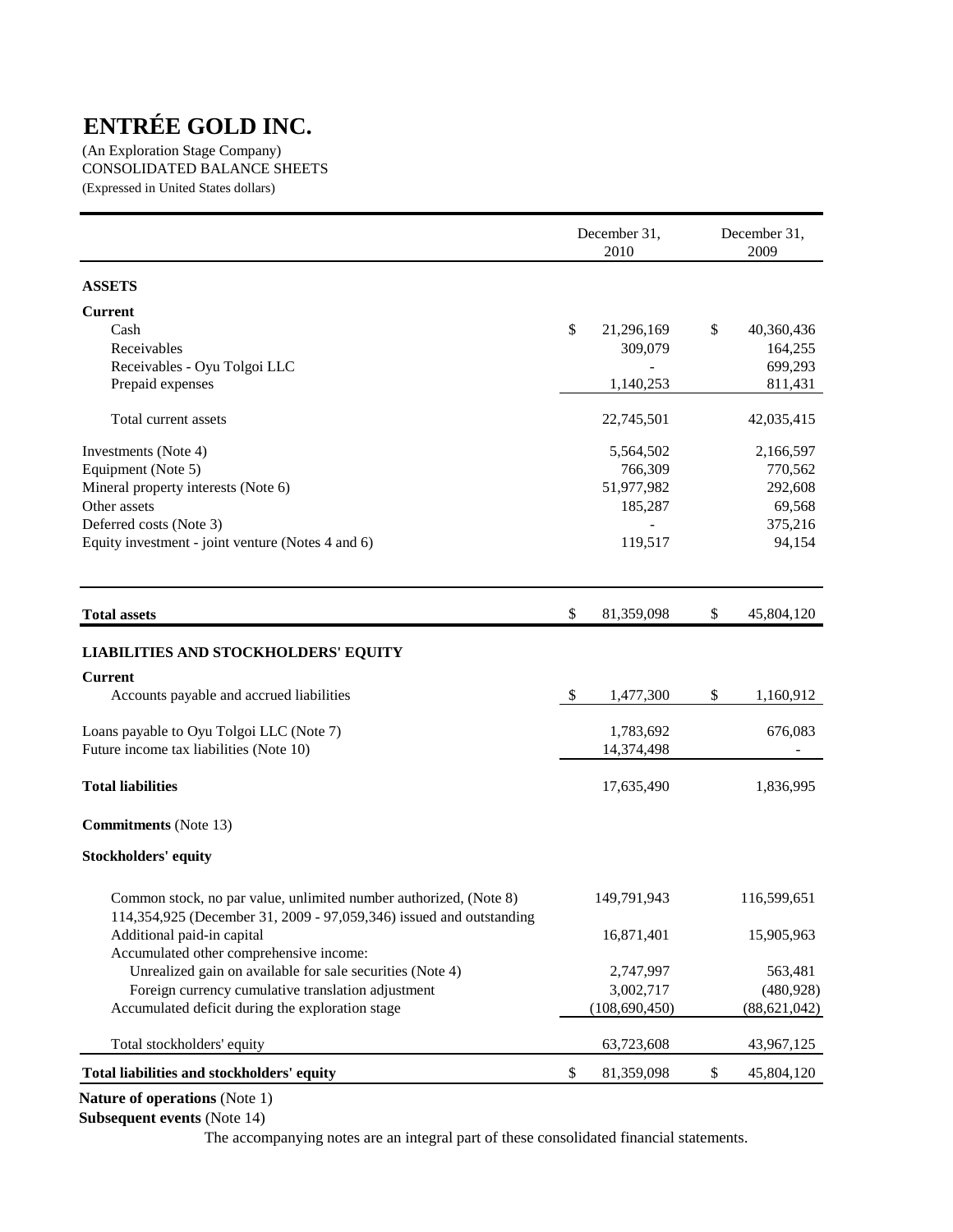(An Exploration Stage Company) CONSOLIDATED STATEMENTS OF OPERATIONS AND COMPREHENSIVE LOSS

(Expressed in United States dollars)

|                                                      | Year Ended<br>December 31,<br>2010 |               | Year Ended<br>December 31,<br>2009 |               | Inception<br>(July 19,1995) to<br>December 31,<br>2010 |
|------------------------------------------------------|------------------------------------|---------------|------------------------------------|---------------|--------------------------------------------------------|
| <b>EXPENSES</b>                                      |                                    |               |                                    |               |                                                        |
| Exploration (Note 6)                                 | \$<br>12,226,563                   | \$            | 9,985,963                          | $\mathbb{S}$  | 67,076,149                                             |
| General and administration                           | 7,821,789                          |               | 7,046,649                          |               | 42,196,501                                             |
| Foreign exchange (gain) loss                         | (403, 230)                         |               | 141,731                            |               | (222,006)                                              |
| Depreciation                                         | 203,086                            |               | 156,144                            |               | 1,080,192                                              |
| Write-down of equipment                              | 24,604                             |               |                                    |               | 148,420                                                |
| <b>Loss from operations</b>                          | (19,872,812)                       |               | (17, 330, 487)                     |               | (110, 279, 256)                                        |
| Interest income                                      | 243,433                            |               | 397,741                            |               | 4,897,469                                              |
| Loss from equity investee (Note 4)                   | (985, 441)                         |               | (169, 508)                         |               | (1,521,544)                                            |
| Fair value adjustment of asset                       |                                    |               |                                    |               |                                                        |
| backed commercial paper<br>(Note 4)                  |                                    |               |                                    |               | (2, 332, 531)                                          |
| Loss from operations before income taxes             | (20,614,820)                       |               | (17, 102, 254)                     |               | (109, 235, 862)                                        |
| Future income tax recovery (Note 10)                 | 545,412                            |               |                                    |               | 545,412                                                |
| <b>Net loss</b>                                      | \$<br>(20,069,408)                 | $\mathcal{S}$ | (17, 102, 254)                     | $\mathcal{S}$ | (108, 690, 450)                                        |
| Comprehensive income (loss):                         |                                    |               |                                    |               |                                                        |
| Net loss                                             | \$<br>$(20,069,408)$ \$            |               | $(17, 102, 254)$ \$                |               | (108, 690, 450)                                        |
| Unrealized gain on available                         |                                    |               |                                    |               |                                                        |
| for sale securities (Note 4)                         | 2,184,516                          |               | 563,481                            |               | 2,747,997                                              |
| Foreign currency translation adjustment              | 3,483,645                          |               | 6,930,002                          |               | 3,002,717                                              |
| <b>Comprehensive loss</b>                            | \$<br>$(14,401,247)$ \$            |               | $(9,608,771)$ \$                   |               | (102, 939, 736)                                        |
| Basic and diluted loss per share                     | \$<br>$(0.19)$ \$                  |               | (0.18)                             |               |                                                        |
| Weighted average number of common shares outstanding | 105,814,724                        |               | 94,665,330                         |               |                                                        |

The accompanying notes are an integral part of these consolidated financial statements.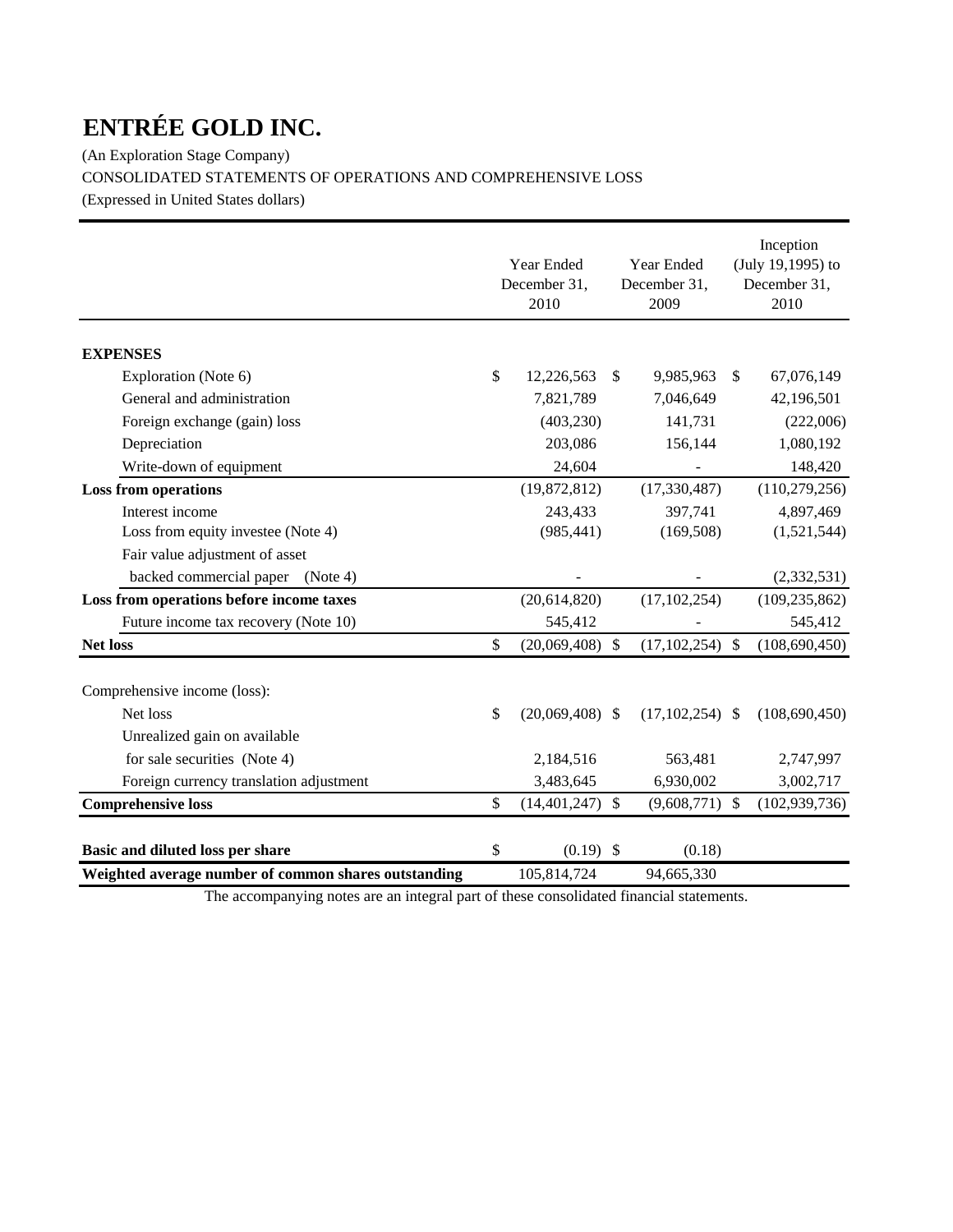(An Exploration Stage Company)

### CONSOLIDATED STATEMENT OF STOCKHOLDERS' EQUITY

(Expressed in United States dollars)

|                                            | Number of<br><b>Shares</b> |              | Common<br>Stock |              | Additional<br>Paid-in Capital |              | Accumulated<br>Other<br>Comprehensive<br>Income |               | Accumulated<br>Deficit<br>During the<br>Exploration<br>Stage |             | Total<br>Stockholders'<br>Equity |
|--------------------------------------------|----------------------------|--------------|-----------------|--------------|-------------------------------|--------------|-------------------------------------------------|---------------|--------------------------------------------------------------|-------------|----------------------------------|
| Balance, July 19, 1995 (date of inception) |                            | \$           |                 | $\mathbb{S}$ |                               | $\mathbb{S}$ |                                                 | <sup>\$</sup> |                                                              | $\mathbf S$ |                                  |
| Shares issued:                             |                            |              |                 |              |                               |              |                                                 |               |                                                              |             |                                  |
| Private placements                         | 4,200,000                  |              | 60,852          |              |                               |              |                                                 |               |                                                              |             | 60,852                           |
| Acquisition of mineral property interests  | 3,200,000                  |              | 147,520         |              |                               |              |                                                 |               |                                                              |             | 147,520                          |
| Foreign currency translation adjustment    |                            |              |                 |              |                               |              | (756)                                           |               |                                                              |             | (756)                            |
| Net loss                                   | $\sim$                     |              | ÷.              |              |                               |              | $\sim$                                          |               | (175, 714)                                                   |             | (175, 714)                       |
| Balance, April 30, 1996<br>Shares issued:  | 7,400,000                  |              | 208,372         |              |                               |              | (756)                                           |               | (175, 714)                                                   |             | 31,902                           |
| Private placements                         | 3,880,000                  |              | 274,718         |              |                               |              |                                                 |               |                                                              |             | 274,718                          |
| Foreign currency translation adjustment    |                            |              |                 |              |                               |              | (8, 568)                                        |               |                                                              |             | (8, 568)                         |
| Net loss                                   |                            |              |                 |              |                               |              |                                                 |               | (56,250)                                                     |             | (56,250)                         |
| Balance, April 30, 1997                    | 11,280,000                 |              | 483,090         |              |                               |              | (9, 324)                                        |               | (231,964)                                                    |             | 241,802                          |
| Foreign currency translation adjustment    |                            |              |                 |              |                               |              | (5,216)                                         |               |                                                              |             | (5,216)                          |
| Net loss                                   |                            |              |                 |              |                               |              | $\sim$                                          |               | (33, 381)                                                    |             | (33, 381)                        |
| Balance, April 30, 1998                    | 11,280,000                 |              | 483,090         |              |                               |              | (14,540)                                        |               | (265, 345)                                                   |             | 203,205                          |
| Foreign currency translation adjustment    |                            |              |                 |              |                               |              | (3,425)                                         |               |                                                              |             | (3, 425)                         |
| Net loss                                   |                            |              |                 |              |                               |              | $\sim$                                          |               | (40, 341)                                                    |             | (40, 341)                        |
| Balance, April 30, 1999                    | 11,280,000                 |              | 483,090         |              | $\overline{a}$                |              | (17,965)                                        |               | (305, 686)                                                   |             | 159,439                          |
| Escrow shares compensation                 | $\sim$                     |              |                 |              | 41,593                        |              |                                                 |               |                                                              |             | 41,593                           |
| Exercise of stock options                  | 1,128,000                  |              | 113,922         |              |                               |              | $\overline{\phantom{a}}$                        |               |                                                              |             | 113,922                          |
| Foreign currency translation adjustment    |                            |              |                 |              |                               |              | (896)                                           |               |                                                              |             | (896)                            |
| Net loss                                   |                            |              |                 |              |                               |              |                                                 |               | (154, 218)                                                   |             | (154, 218)                       |
| Balance, April 30, 2000                    | 12,408,000                 | $\mathbb{S}$ | 597,012         | \$           | 41,593                        | \$           | (18, 861)                                       | \$            | (459,904)                                                    | \$          | 159,840                          |
|                                            |                            |              | -continued-     |              |                               |              |                                                 |               |                                                              |             |                                  |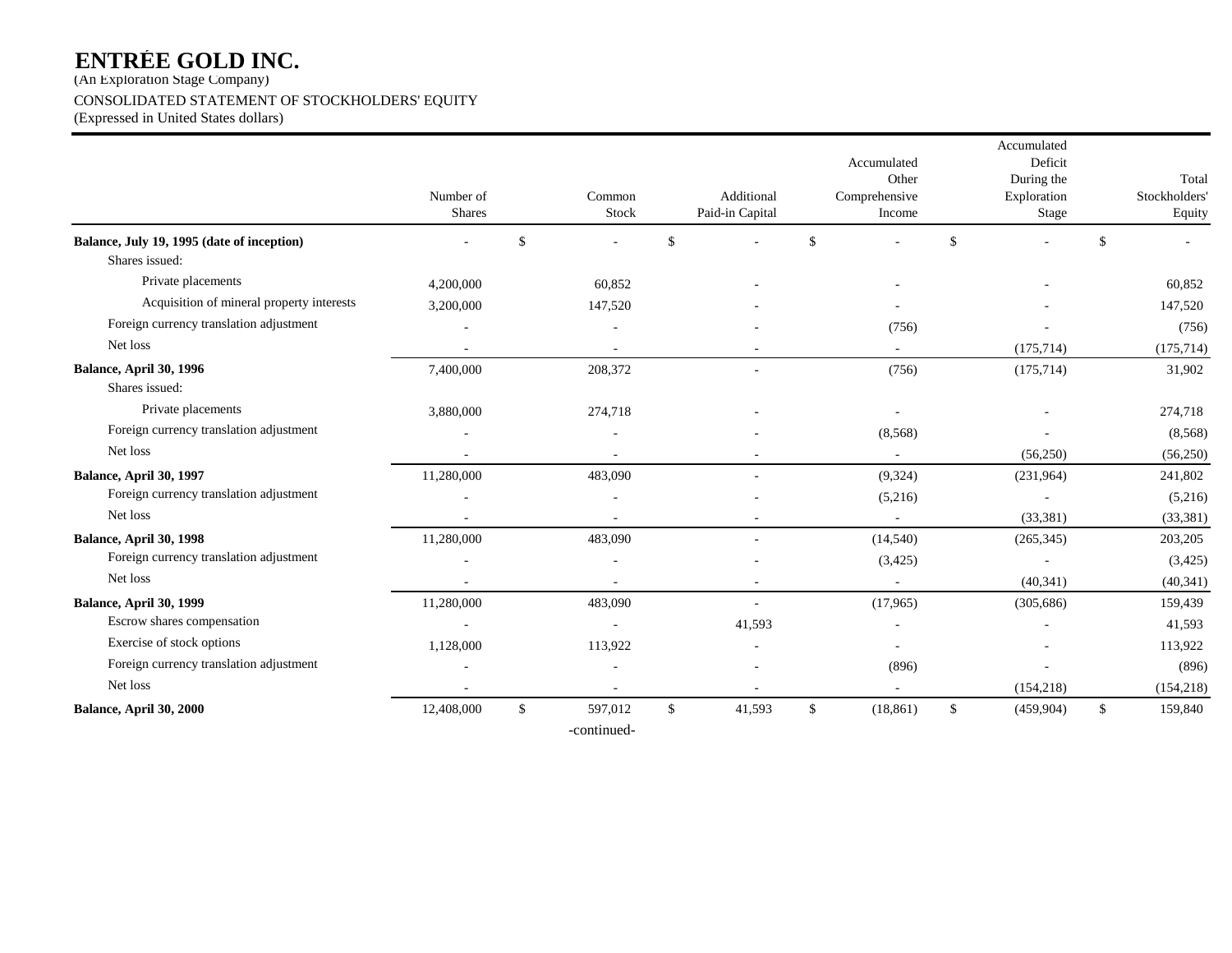(An Exploration Stage Company) CONSOLIDATED STATEMENT OF STOCKHOLDERS' EQUITY

(Expressed in United States dollars)

|                                             |            |                 |              |                          |               |                          | Accumulated               |               |
|---------------------------------------------|------------|-----------------|--------------|--------------------------|---------------|--------------------------|---------------------------|---------------|
|                                             |            |                 |              |                          |               | <b>Accumulated Other</b> | Deficit                   | Total         |
|                                             | Number of  | Common          |              | Additional               |               | Comprehensive            | During the<br>Exploration | Stockholders  |
|                                             | Shares     | Stock           |              | Paid-in Capital          |               | Income                   | Stage                     | Equity        |
| - continued -                               |            |                 |              |                          |               |                          |                           |               |
| Balance, April 30, 2000                     | 12,408,000 | \$<br>597,012   | $\mathbb{S}$ | 41,593                   | <sup>\$</sup> | (18, 861)                | \$<br>(459,904)           | \$<br>159,840 |
| Foreign currency translation adjustment     |            |                 |              |                          |               | (5,627)                  |                           | (5,627)       |
| Net loss                                    |            |                 |              |                          |               |                          | (18, 399)                 | (18, 399)     |
| Balance, April 30, 2001                     | 12,408,000 | 597,012         |              | 41,593                   |               | (24, 488)                | (478, 303)                | 135,814       |
| Foreign currency translation adjustment     |            |                 |              | $\overline{\phantom{a}}$ |               | (2,561)                  |                           | (2, 561)      |
| Net loss                                    |            |                 |              |                          |               |                          | (22, 490)                 | (22, 490)     |
| Balance, April 30, 2002                     | 12,408,000 | 597,012         |              | 41,593                   |               | (27, 049)                | (500, 793)                | 110,763       |
| Shares issued:                              |            |                 |              |                          |               |                          |                           |               |
| Private placements                          | 7,500,000  | 1,351,055       |              |                          |               |                          |                           | 1,351,055     |
| Exercise of warrants                        | 12,500     | 3,288           |              |                          |               |                          |                           | 3,288         |
| Agent's finder fee                          | 310,000    | 39,178          |              |                          |               |                          |                           | 39,178        |
| Finder's fee for mineral property interests | 100,000    | 35,827          |              |                          |               |                          |                           | 35,827        |
| Debt settlement                             | 135,416    | 45,839          |              | 5,252                    |               |                          |                           | 51,091        |
| Agent's warrants                            |            |                 |              | 16,877                   |               |                          |                           | 16,877        |
| Escrow shares compensation                  |            |                 |              | 40,205                   |               |                          |                           | 40,205        |
| Stock-based compensation                    |            |                 |              | 16,660                   |               |                          |                           | 16,660        |
| Share issue costs                           |            | (211, 207)      |              |                          |               |                          |                           | (211, 207)    |
| Foreign currency translation adjustment     |            |                 |              |                          |               | 73,080                   |                           | 73,080        |
| Net loss                                    |            |                 |              |                          |               |                          | (1,073,320)               | (1,073,320)   |
| Balance, April 30, 2003                     | 20,465,916 | \$<br>1,860,992 | \$           | 120,587                  | \$            | 46,031                   | \$<br>(1,574,113)         | \$<br>453,497 |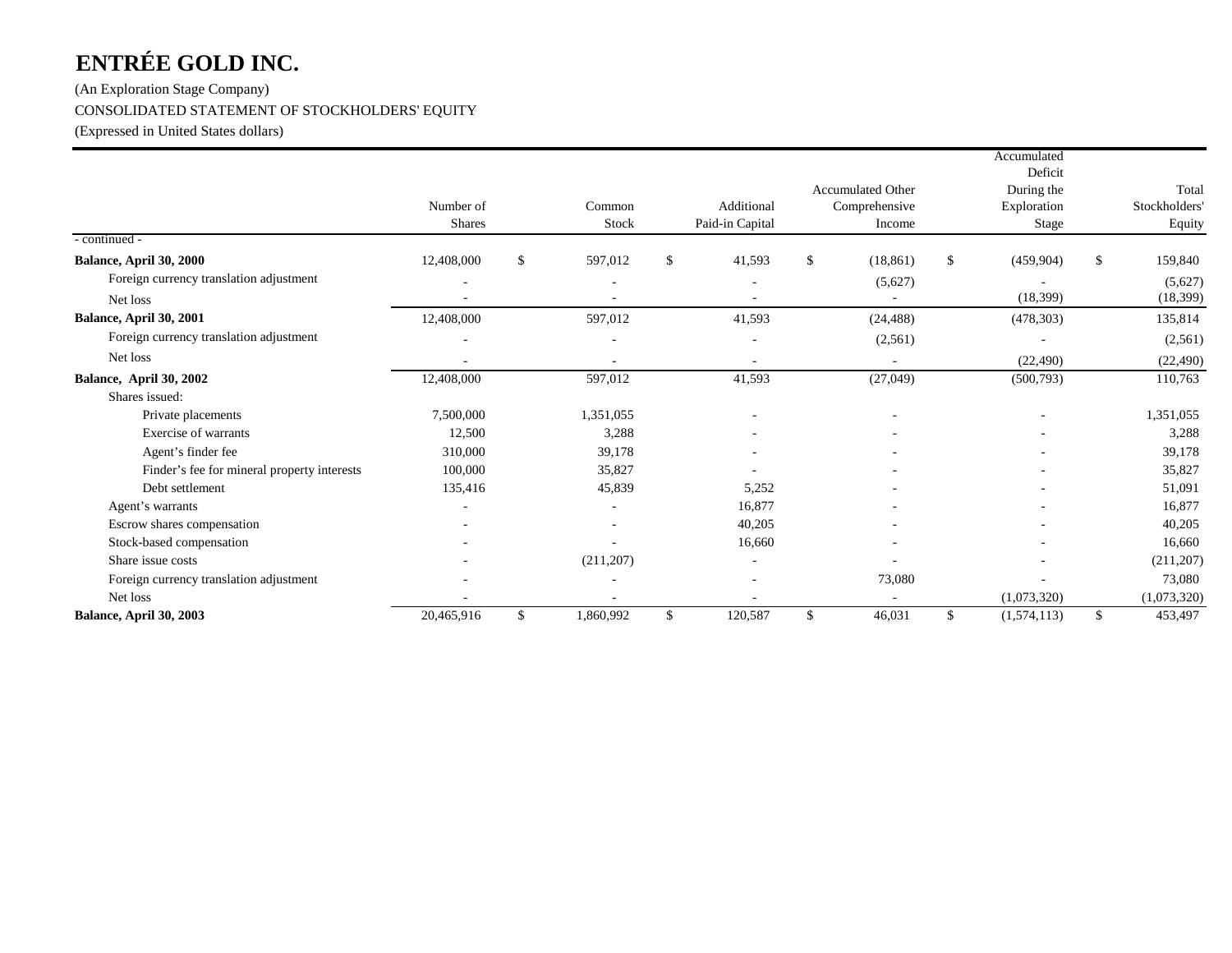(An Exploration Stage Company) CONSOLIDATED STATEMENT OF STOCKHOLDERS' EQUITY (Expressed in United States dollars)

|                                         | Number of<br><b>Shares</b> |              | Common<br>Stock | Additional<br>Paid-in Capital |              | Accumulated<br>Other<br>Comprehensive<br>Income | Accumulated<br>Deficit<br>During the<br>Exploration<br>Stage |              | Total<br>Stockholders'<br>Equity |
|-----------------------------------------|----------------------------|--------------|-----------------|-------------------------------|--------------|-------------------------------------------------|--------------------------------------------------------------|--------------|----------------------------------|
| - continued -                           |                            |              |                 |                               |              |                                                 |                                                              |              |                                  |
| Balance, April 30, 2003                 | 20,465,916                 | $\mathbb{S}$ | 1,860,992       | \$<br>120,587                 | $\mathbb{S}$ | 46,031                                          | \$<br>(1,574,113)                                            | $\mathbb{S}$ | 453,497                          |
| Shares issued:                          |                            |              |                 |                               |              |                                                 |                                                              |              |                                  |
| Private placements and offerings        | 16,352,942                 |              | 10,891,160      |                               |              |                                                 |                                                              |              | 10,891,160                       |
| Exercise of warrants                    | 3,730,372                  |              | 1,316,664       | (6, 443)                      |              |                                                 |                                                              |              | 1,310,221                        |
| Exercise of stock options               | 35,000                     |              | 18,730          | (4,026)                       |              |                                                 |                                                              |              | 14,704                           |
| Agent's corporate finance fee           | 100,000                    |              | 64,192          | 8,384                         |              |                                                 |                                                              |              | 72,576                           |
| Mineral property interests              | 5,000,000                  |              | 3,806,000       |                               |              |                                                 |                                                              |              | 3,806,000                        |
| Agent's warrants                        |                            |              |                 | 370,741                       |              |                                                 |                                                              |              | 370,741                          |
| Escrow shares compensation              |                            |              |                 | 1,949,878                     |              |                                                 |                                                              |              | 1,949,878                        |
| Stock-based compensation                |                            |              |                 | 414,847                       |              |                                                 |                                                              |              | 414,847                          |
| Share issue costs                       |                            |              | (1,302,715)     |                               |              |                                                 |                                                              |              | (1,302,715)                      |
| Foreign currency translation adjustment |                            |              |                 |                               |              | 1,950                                           |                                                              |              | 1,950                            |
| Net loss                                |                            |              |                 |                               |              |                                                 | (12,505,759)                                                 |              | (12,505,759)                     |
| Balance, December 31, 2003              | 45,684,230                 |              | 16,655,023      | 2,853,968                     |              | 47,981                                          | (14,079,872)                                                 |              | 5,477,100                        |
| Shares issued:                          |                            |              |                 |                               |              |                                                 |                                                              |              |                                  |
| Private placement                       | 4,600,000                  |              | 3,846,521       | $\overline{\phantom{a}}$      |              |                                                 |                                                              |              | 3,846,521                        |
| Exercise of warrants                    | 533,836                    |              | 186,208         | (13, 197)                     |              |                                                 |                                                              |              | 173,011                          |
| Exercise of stock options               | 50,000                     |              | 26,180          | (8,238)                       |              |                                                 |                                                              |              | 17,942                           |
| Warrants issued for cancellation        |                            |              |                 |                               |              |                                                 |                                                              |              |                                  |
| of price guarantee                      |                            |              |                 | 129,266                       |              |                                                 |                                                              |              | 129,266                          |
| Escrow shares compensation              |                            |              |                 | 405,739                       |              |                                                 |                                                              |              | 405,739                          |
| Share issue costs                       |                            |              | (21,026)        | $\overline{\phantom{a}}$      |              |                                                 |                                                              |              | (21,026)                         |
| Stock-based compensation                |                            |              |                 | 1,530,712                     |              |                                                 |                                                              |              | 1,530,712                        |
| Foreign currency translation adjustment |                            |              |                 |                               |              | 132,501                                         |                                                              |              | 132,501                          |
| Net loss                                |                            |              |                 |                               |              |                                                 | (5,528,114)                                                  |              | (5,528,114)                      |
| Balance, December 31, 2004              | 50,868,066                 | $\mathbb{S}$ | 20,692,906      | \$<br>4,898,250               | $\mathbb{S}$ | 180,482                                         | \$<br>(19,607,986)                                           | $\mathbb{S}$ | 6,163,652                        |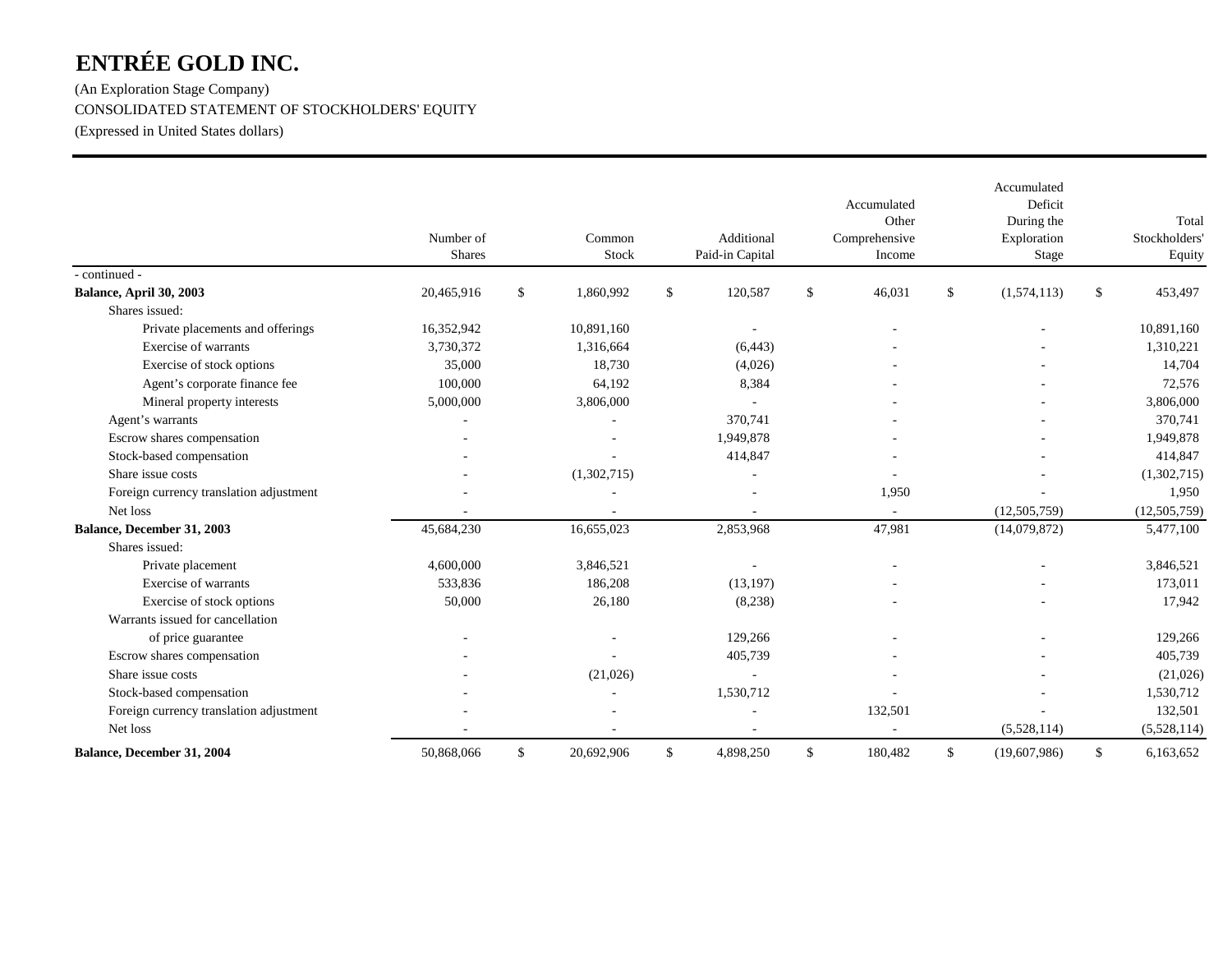(An Exploration Stage Company) CONSOLIDATED STATEMENT OF STOCKHOLDERS' EQUITY

(Expressed in United States Dollars)

|                                         | Number of<br><b>Shares</b> | Common<br>Stock   | Additional<br>Paid-in Capital |              | Accumulated<br>Other<br>Comprehensive<br>Income |              | Accumulated<br>Deficit<br>During the<br>Exploration<br>Stage | Total<br>Stockholders<br>Equity |
|-----------------------------------------|----------------------------|-------------------|-------------------------------|--------------|-------------------------------------------------|--------------|--------------------------------------------------------------|---------------------------------|
| - continued -                           |                            |                   |                               |              |                                                 |              |                                                              |                                 |
| Balance, December 31, 2004              | 50,868,066                 | \$<br>20,692,906  | \$<br>4,898,250               | \$           | 180,482                                         | $\mathbb{S}$ | (19,607,986)                                                 | \$<br>6,163,652                 |
| Shares issued:                          |                            |                   |                               |              |                                                 |              |                                                              |                                 |
| Private placement                       | 7,542,410                  | 13,538,097        | $\overline{\phantom{a}}$      |              |                                                 |              |                                                              | 13,538,097                      |
| Exercise of warrants                    | 10,456,450                 | 10,475,291        |                               |              |                                                 |              |                                                              | 10,475,291                      |
| Exercise of stock options               | 772,000                    | 1,238,581         | (532,908)                     |              |                                                 |              |                                                              | 705,673                         |
| Escrow shares compensation              |                            |                   | (435,583)                     |              |                                                 |              |                                                              | (435,583)                       |
| Share issue costs                       |                            | (521,798)         | ÷.                            |              |                                                 |              |                                                              | (521,798)                       |
| Stock-based compensation                |                            |                   | 5,074,100                     |              |                                                 |              |                                                              | 5,074,100                       |
| Foreign currency translation adjustment |                            |                   |                               |              | 1,099,954                                       |              |                                                              | 1,099,954                       |
| Net loss                                |                            |                   |                               |              |                                                 |              | (13,691,767)                                                 | (13,691,767)                    |
| Balance, December 31, 2005              | 69,638,926                 | 45,423,077        | 9,003,859                     |              | 1,280,436                                       |              | (33,299,753)                                                 | 22,407,619                      |
| Shares issued:                          |                            |                   |                               |              |                                                 |              |                                                              |                                 |
| Membership paid in stock                | 4,167                      | 8,870             | $\overline{a}$                |              |                                                 |              |                                                              | 8,870                           |
| Exercise of stock options               | 1,215,000                  | 1,862,345         | (753, 628)                    |              |                                                 |              |                                                              | 1,108,717                       |
| Stock-based compensation                |                            |                   | 1,031,683                     |              |                                                 |              |                                                              | 1,031,683                       |
| Foreign currency translation adjustment |                            |                   |                               |              | 252,317                                         |              |                                                              | 252,317                         |
| Net loss                                |                            |                   |                               |              |                                                 |              | (9,655,341)                                                  | (9,655,341)                     |
| Balance, December 31, 2006              | 70,858,093                 | 47,294,292        | 9,281,914                     |              | 1,532,753                                       |              | (42,955,094)                                                 | 15,153,865                      |
| Shares issued:                          |                            |                   |                               |              |                                                 |              |                                                              |                                 |
| Private placement                       | 14,428,640                 | 43,826,994        |                               |              |                                                 |              |                                                              | 43,826,994                      |
| Mineral property interests              | 15,000                     | 33,976            |                               |              |                                                 |              |                                                              | 33,976                          |
| Exercise of warrants                    | 7,542,408                  | 20,392,043        |                               |              |                                                 |              |                                                              | 20,392,043                      |
| Exercise of stock options               | 728,700                    | 926,364           | (322, 880)                    |              |                                                 |              |                                                              | 603,484                         |
| Share issue costs                       |                            | (1,981,360)       |                               |              |                                                 |              |                                                              | (1,981,360)                     |
| Stock-based compensation                |                            |                   |                               |              |                                                 |              |                                                              |                                 |
|                                         |                            |                   | 1,732,839                     |              |                                                 |              |                                                              | 1,732,839                       |
| Foreign currency translation adjustment |                            |                   |                               |              | 3,539,535                                       |              |                                                              | 3,539,535                       |
| Net loss                                |                            |                   |                               |              |                                                 |              | (11,833,416)                                                 | (11, 833, 416)                  |
| Balance, December 31, 2007              | 93,572,841                 | \$<br>110,492,309 | \$<br>10,691,873              | $\mathbb{S}$ | 5,072,288                                       | $\mathbb{S}$ | (54, 788, 510)                                               | \$<br>71,467,960                |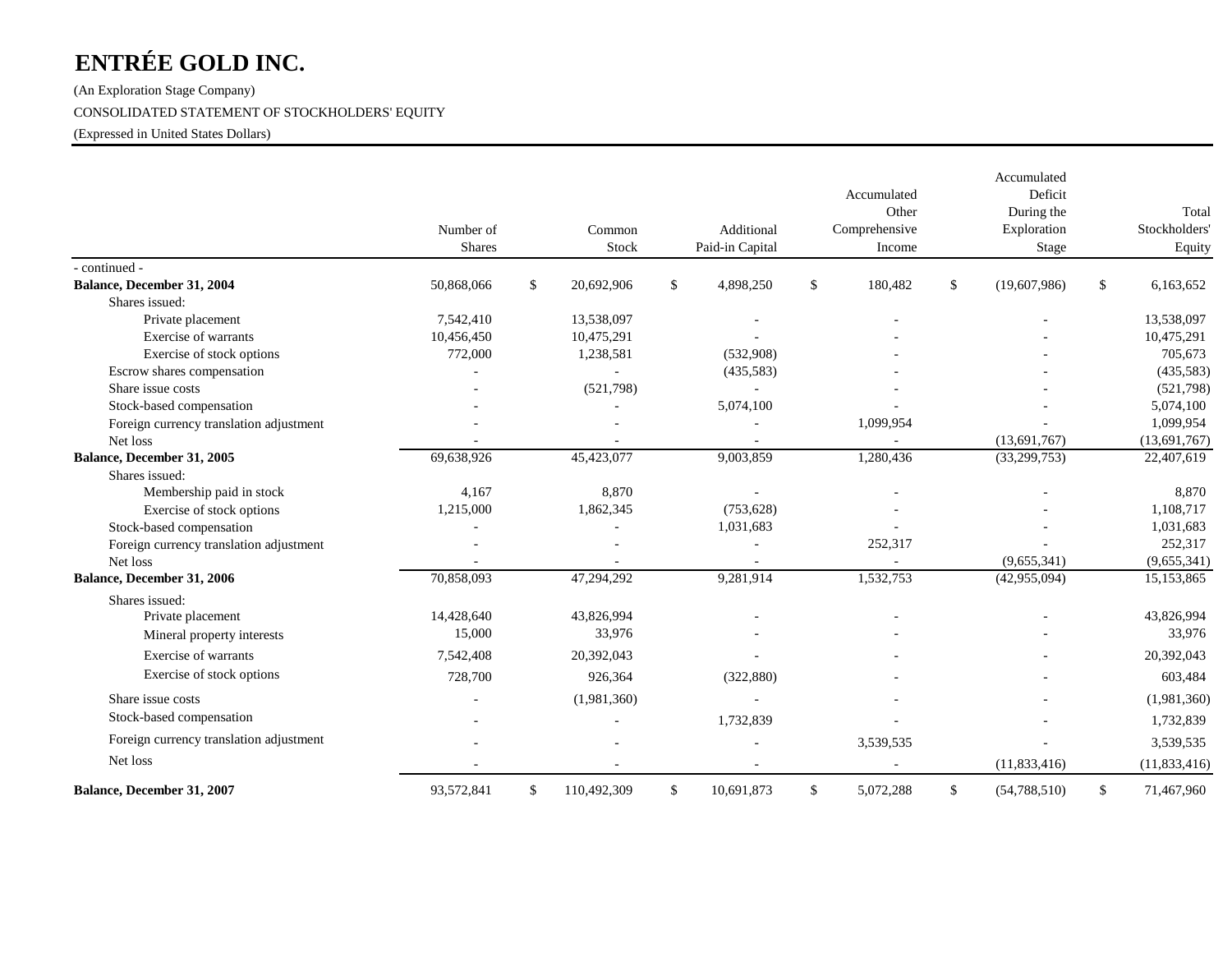(An Exploration Stage Company)

CONSOLIDATED STATEMENT OF STOCKHOLDERS' EQUITY

(Expressed in United States Dollars)

|                                                  | Number of<br><b>Shares</b> | Common<br>Stock   |              | Additional<br>Paid-in Capital |              | Accumulated<br>Other<br>Comprehensive<br>Income |              | Accumulated<br>Deficit<br>During the<br>Exploration<br>Stage |              | Total<br>Stockholders'<br>Equity |
|--------------------------------------------------|----------------------------|-------------------|--------------|-------------------------------|--------------|-------------------------------------------------|--------------|--------------------------------------------------------------|--------------|----------------------------------|
| - continued -                                    |                            |                   |              |                               |              |                                                 |              |                                                              |              |                                  |
| Balance, December 31, 2007                       | 93,572,841                 | \$<br>110,492,309 | \$           | 10,691,873                    | \$           | 5,072,288                                       | $\mathbb{S}$ | (54, 788, 510)                                               | $\mathbb{S}$ | 71,467,960                       |
| Shares issued:                                   |                            |                   |              |                               |              |                                                 |              |                                                              |              |                                  |
| Exercise of stock options                        | 958,057                    | 1,447,926         |              | (591, 456)                    |              |                                                 |              |                                                              |              | 856,470                          |
| Mineral property interests                       | 30,000                     | 60,941            |              |                               |              |                                                 |              |                                                              |              | 60,941                           |
| Share issue costs                                |                            | (7,186)           |              |                               |              |                                                 |              |                                                              |              | (7,186)                          |
| Stock-based compensation                         |                            |                   |              | 3,672,358                     |              |                                                 |              |                                                              |              | 3,672,358                        |
| Foreign currency translation adjustment          |                            |                   |              |                               |              | (12, 483, 218)                                  |              |                                                              |              | (12, 483, 218)                   |
| Net loss                                         |                            |                   |              |                               |              |                                                 |              | (16,730,278)                                                 |              | (16,730,278)                     |
| Balance, December 31, 2008                       | 94,560,898                 | 111,993,990       |              | 13,772,775                    |              | (7,410,930)                                     |              | (71,518,788)                                                 |              | 46,837,047                       |
| Shares issued:                                   |                            |                   |              |                               |              |                                                 |              |                                                              |              |                                  |
| Exercise of stock options                        | 2,355,948                  | 4,330,539         |              | (2,050,489)                   |              |                                                 |              |                                                              |              | 2,280,050                        |
| Mineral property interests                       | 142,500                    | 275.122           |              |                               |              |                                                 |              |                                                              |              | 275,122                          |
| Stock-based compensation                         |                            |                   |              | 4,183,677                     |              |                                                 |              |                                                              |              | 4,183,677                        |
| Foreign currency translation adjustment          |                            |                   |              |                               |              | 6,930,002                                       |              |                                                              |              | 6,930,002                        |
| Unrealized gain on available for sale securities |                            |                   |              |                               |              | 563,481                                         |              |                                                              |              | 563,481                          |
| Net loss                                         |                            |                   |              |                               |              |                                                 |              | (17, 102, 254)                                               |              | (17, 102, 254)                   |
| Balance, December 31, 2009                       | 97,059,346                 | 116,599,651       |              | 15,905,963                    |              | 82,553                                          |              | (88, 621, 042)                                               |              | 43,967,125                       |
| Shares issued:                                   |                            |                   |              |                               |              |                                                 |              |                                                              |              |                                  |
| Exercise of stock options                        | 2,122,278                  | 4,632,135         |              | (1,932,407)                   |              |                                                 |              |                                                              |              | 2,699,728                        |
| Mineral property interests                       | 152,500                    | 382,284           |              |                               |              |                                                 |              |                                                              |              | 382,284                          |
| Acquistion of PacMag                             | 15,020,801                 | 28,325,101        |              |                               |              |                                                 |              |                                                              |              | 28,325,101                       |
| Share issue costs                                |                            | (147, 228)        |              |                               |              |                                                 |              |                                                              |              | (147, 228)                       |
| Stock-based compensation                         |                            |                   |              | 2,897,845                     |              |                                                 |              |                                                              |              | 2,897,845                        |
| Foreign currency translation adjustment          |                            |                   |              |                               |              | 3,483,645                                       |              |                                                              |              | 3,483,645                        |
| Unrealized gain on available for sale securities |                            |                   |              |                               |              | 2,184,516                                       |              |                                                              |              | 2,184,516                        |
| Net loss                                         |                            |                   |              |                               |              |                                                 |              | (20,069,408)                                                 |              | (20,069,408)                     |
| Balance, December 31, 2010                       | 114,354,925                | \$<br>149,791,943 | $\mathbb{S}$ | 16,871,401                    | $\mathbb{S}$ | 5,750,714                                       | $\mathbb{S}$ | (108, 690, 450)                                              | \$           | 63,723,608                       |

The accompanying notes are an integral part of these consolidated financial statements.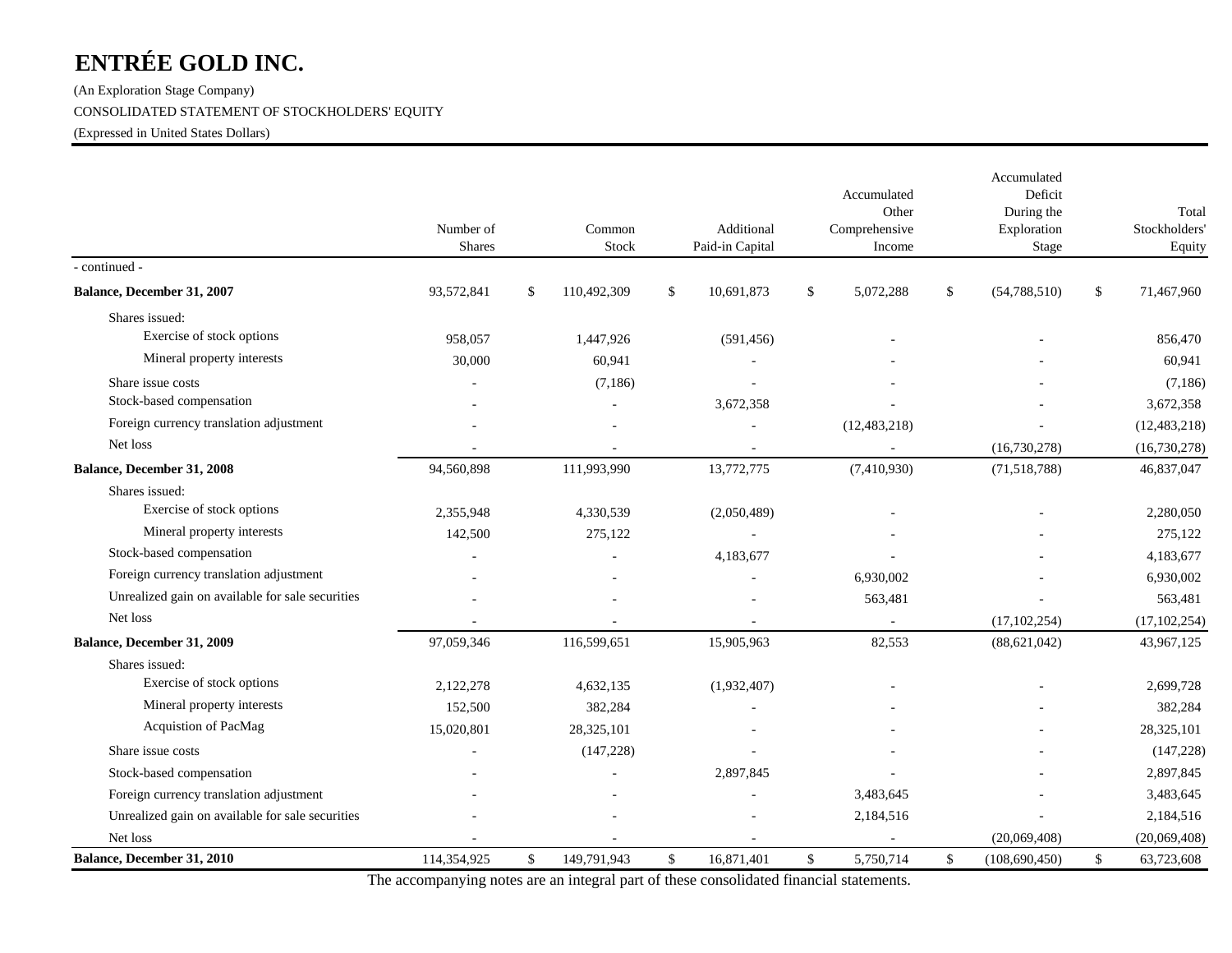(An Exploration Stage Company) CONSOLIDATED STATEMENTS OF CASH FLOWS (Expressed in United States dollars)

|                                                              | Year Ended<br>December 31,<br>2010 | Year Ended<br>December 31,<br>2009 | Inception<br>(July 19, 1995)<br>to December 31,<br>2010 |
|--------------------------------------------------------------|------------------------------------|------------------------------------|---------------------------------------------------------|
| <b>CASH FLOWS FROM OPERATING ACTIVITIES</b>                  |                                    |                                    |                                                         |
| Net loss                                                     |                                    |                                    | $$(20,069,408) \$ (17,102,254) \$ (108,690,450)$        |
| Items not affecting cash:                                    |                                    |                                    |                                                         |
| Depreciation                                                 | 203,086                            | 156,144                            | 1,080,192                                               |
| Stock-based compensation                                     | 2,897,845                          | 4,183,677                          | 20,554,721                                              |
| Fair value adjustment of asset backed                        |                                    |                                    |                                                         |
| commercial paper                                             |                                    |                                    | 2,332,531                                               |
| Write-down of equipment                                      | 24,604                             |                                    | 148,420                                                 |
| Escrow shares compensation                                   |                                    |                                    | 2,001,832                                               |
| Mineral property interest paid in                            |                                    |                                    |                                                         |
| stock and warrants                                           |                                    | 22,515                             | 4,052,698                                               |
| Loss from equity investee                                    | 985,441                            | 169,508                            | 1,521,544                                               |
| Future income tax recovery                                   | (545, 412)                         | $\equiv$                           | (545, 412)                                              |
| Other items not affecting cash                               |                                    | 22,227                             | 72,176                                                  |
| Changes in assets and liabilities:                           |                                    |                                    |                                                         |
| Receivables                                                  | (108, 634)                         | 483,554<br>(607, 191)              | (268, 031)                                              |
| Receivables - Oyu Tolgoi LLC                                 | 705,988<br>(276, 413)              |                                    | 64,194                                                  |
| Prepaid expenses<br>Accounts payable and accrued liabilities | 212,772                            | (454, 571)<br>(212,509)            | (1,015,832)<br>1,074,297                                |
| Net cash used in operating activities                        | (15,970,131)                       | (13,338,900)                       | (77,617,120)                                            |
|                                                              |                                    |                                    |                                                         |
| <b>CASH FLOWS FROM FINANCING ACTIVITIES</b>                  |                                    |                                    |                                                         |
| Proceeds from issuance of capital stock                      | 2,699,728                          | 2,280,050                          | 114,691,462                                             |
| Share issue costs                                            | (147, 228)                         |                                    | (3,693,148)                                             |
| Loan payable to Oyu Tolgoi LLC                               |                                    |                                    | 376,230                                                 |
| Net cash provided by financing activities                    | 2,552,500                          | 2,280,050                          | 111,374,544                                             |
| <b>CASH FLOWS FROM INVESTING ACTIVITIES</b>                  |                                    |                                    |                                                         |
| Cash acquired on acquisition of PacMag Metals Limited        | 837,263                            |                                    | 837,263                                                 |
| Mineral property interest                                    | (178, 874)                         | (38,219)                           | (217,093)                                               |
| Mineral Property Interest -Bond Payments                     | (79, 493)                          | (69, 568)                          | (149,061)                                               |
| Joint venture - Oyu Tolgoi LLC                               |                                    |                                    | (366, 595)                                              |
| Purchase of asset backed                                     |                                    |                                    |                                                         |
| commercial paper                                             |                                    |                                    | (4,031,122)                                             |
| Acquisition of PacMag Metals Limited                         | (7, 388, 397)                      | (77,098)                           | (7,465,495)                                             |
| Acquisition of equipment                                     | (180, 458)                         | (141, 307)                         | (1,864,543)                                             |
| Net cash used in investing activities                        | (6,989,959)                        | (326, 192)                         | (13,256,646)                                            |
| Effect of foreign currency translation on cash               | 1,343,323                          | 6,532,663                          | 795,391                                                 |
| Change in cash during the period                             | (19,064,267)                       | (4,852,379)                        | 21,296,169                                              |
| Cash, beginning of period                                    | 40,360,436                         | 45,212,815                         |                                                         |
| Cash, end of period                                          | \$21,296,169                       | \$40,360,436                       | 21,296,169<br>\$                                        |
| Cash paid for interest during the period                     | \$<br>$\overline{\phantom{0}}$     | \$<br>$\overline{\phantom{a}}$     | \$                                                      |
| Cash paid for income taxes during the period                 | \$<br>÷                            | \$<br>$\overline{\phantom{a}}$     | \$                                                      |

Supplemental disclosure with respect to cash flows (Note 12)

The accompanying notes are an integral part of these consolidated financial statements.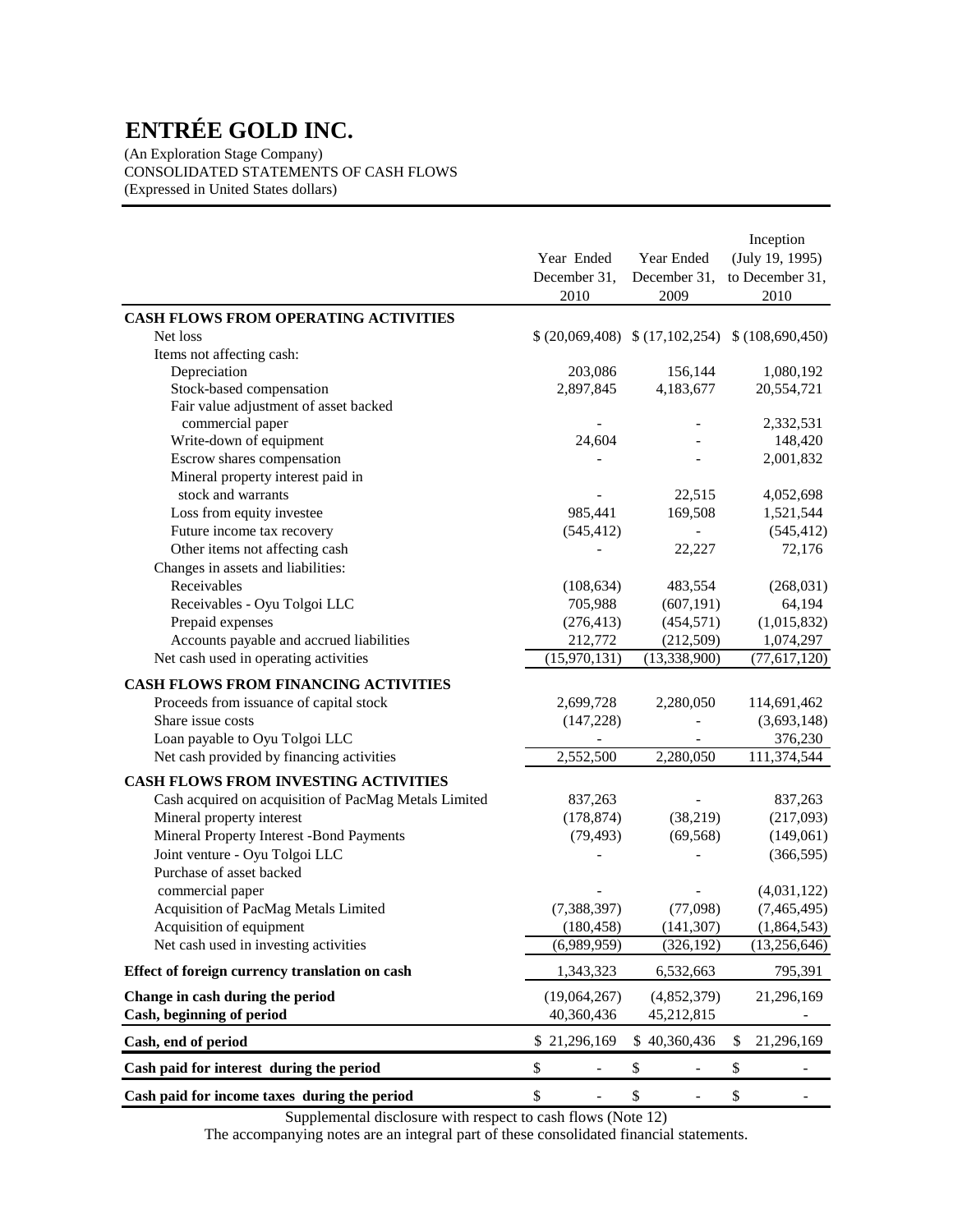#### **1. NATURE OF OPERATIONS**

Entrée Gold Inc. ("Entrée" or the "Company") was incorporated under the laws of the Province of British Columbia on July 19, 1995 and continued under the laws of the Yukon Territory on January 22, 2003. On May 27, 2005, the Company changed its governing jurisdiction from the Yukon Territory to British Columbia by continuing into British Columbia under the *Business Corporation Act* (British Columbia). The Company's principal business activity is the exploration of mineral property interests. To date, the Company has not generated significant revenues from its operations and is considered to be in the exploration stage.

All amounts are expressed in United States dollars, except for certain amounts denoted in Canadian dollars ("C\$"), and Australian dollars ("A\$").

#### **2. SIGNIFICANT ACCOUNTING POLICIES**

#### **Principles of consolidation**

These consolidated financial statements have been prepared in conformity with generally accepted accounting principles ("GAAP") in the United States of America and include the accounts of the Company and all of its subsidiaries. All significant intercompany transactions and balances have been eliminated upon consolidation.

#### **Use of estimates**

The preparation of consolidated financial statements in accordance with United States generally accepted accounting principles requires management to make estimates and assumptions that affect the reported amounts of assets and liabilities and the disclosure of contingent assets and liabilities at the date of the financial statements and the reported amount of revenues and expenses during the reporting period. The Company regularly evaluates estimates and assumptions related to deferred income tax asset valuations, asset impairment, stock-based compensation, valuation of asset-backed commercial paper and loss contingencies. The Company bases its estimates and assumptions on current facts, historical experience and various other factors that it believes to be reasonable under the circumstances, the results of which form the basis for making judgements about the other sources. The actual results experienced by the Company may differ materially and adversely from the Company's estimates. To the extent there are material differences between estimates and the actual results, future results of operations will be affected.

#### **Cash**

Cash includes cash in banks, money market funds, and certificates of term deposits with maturities of less than three months from inception, which are readily convertible to known amounts of cash and which, in the opinion of management, are subject to an insignificant risk of loss in value. The Company had \$21,296,169 in cash at December 31, 2010.

#### **Investments**

Long-term investments in companies in which the Company has voting interests of 20% to 50% or where the Company has the ability to exercise significant influence, are accounted for using the equity method. Under this method, the Company's share of the investees' earnings and losses is included in operations and its investments therein are adjusted by a like amount. Dividends received are credited to the investment accounts.

Other long-term investments are classified as "available-for-sale" investments and consist of the Company's investment in asset backed commercial paper and Australian listed equities (Note 4). Unrealized gains and losses on these investments are recorded in accumulated other comprehensive income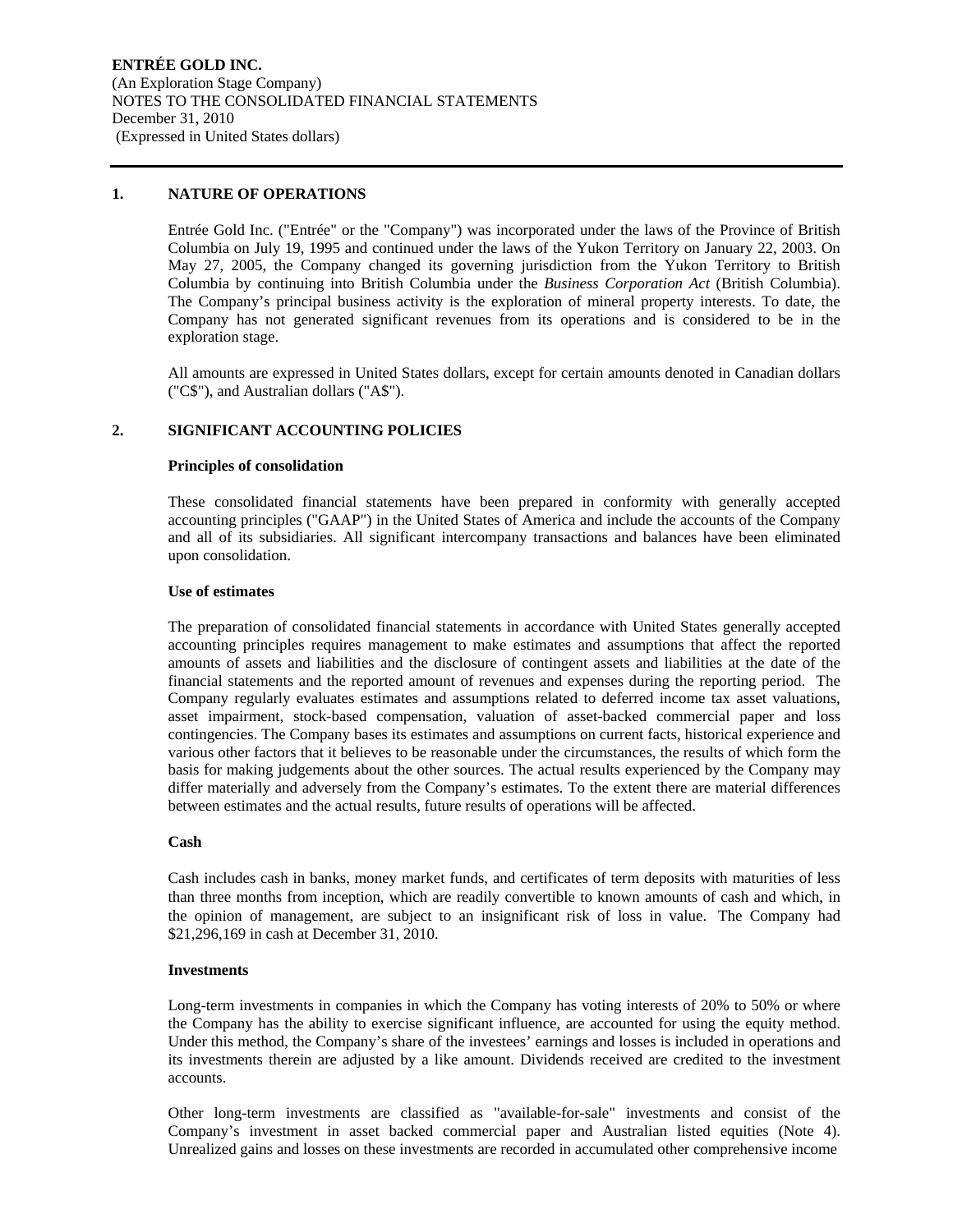#### **2. SIGNIFICANT ACCOUNTING POLICIES** (cont'd...)

#### **Investments** (cont'd...)

as a separate component of stockholders' equity, unless the declines in market value are judged to be other than temporary, in which case the losses are recognized in income in the period. Gains and losses from the sale of these investments are included in income in the period.

#### **Equipment**

Equipment, consisting of office, computer, field equipment and buildings, is recorded at cost less accumulated depreciation. Depreciation is recorded on a declining balance basis at rates ranging from 20% to 30% per annum.

#### **Mineral property interests**

Costs of exploration and costs of carrying and retaining unproven properties are expensed as incurred. The Company considers mineral rights to be tangible assets and accordingly, the Company capitalizes certain costs related to the acquisition of mineral rights.

#### **Asset retirement obligation**

The Company records the fair value of the liability for closure and removal costs associated with the legal obligations upon retirement or removal of any tangible long-lived assets where the initial recognition of any liability will be capitalized as part of the asset cost and depreciated over its estimated useful life. To date, the Company has not incurred any asset retirement obligations.

#### **Impairment of long-lived assets**

Long-lived assets are continually reviewed for impairment whenever events or changes in circumstances indicate that the carrying amount of an asset may not be recoverable. Recoverability of assets to be held and used is measured by a comparison of the carrying amount of an asset to future net cash flows expected to be generated by the asset. If such assets are considered to be impaired, the impairment to be recognized is measured by the amount by which the discounted carrying amount of the assets exceeds the fair value of the assets.

#### **Stock-based compensation**

The Company applies the fair value method of accounting for all stock option awards, whereby the Company recognizes a compensation expense for all stock options awarded to employees, officers and consultants based on the fair value of the options on the date of grant, which is determined using the Black Scholes option pricing model. The options are expensed over the vesting period of the options.

#### **Financial instruments**

The Company measures the fair value of financial assets and liabilities based on GAAP guidance which defines fair value, establishes a framework for measuring fair value, and expands disclosures about fair value measurements.

Under GAAP, fair value is defined as the exchange price that would be received for an asset or paid to transfer a liability (exit price) in the principal or most advantageous market for the asset or liability in an orderly transaction between market participants on the measurement date. A fair value hierarchy is also established, which requires an entity to maximize the use of observable inputs and minimize the use of unobservable inputs when measuring fair value.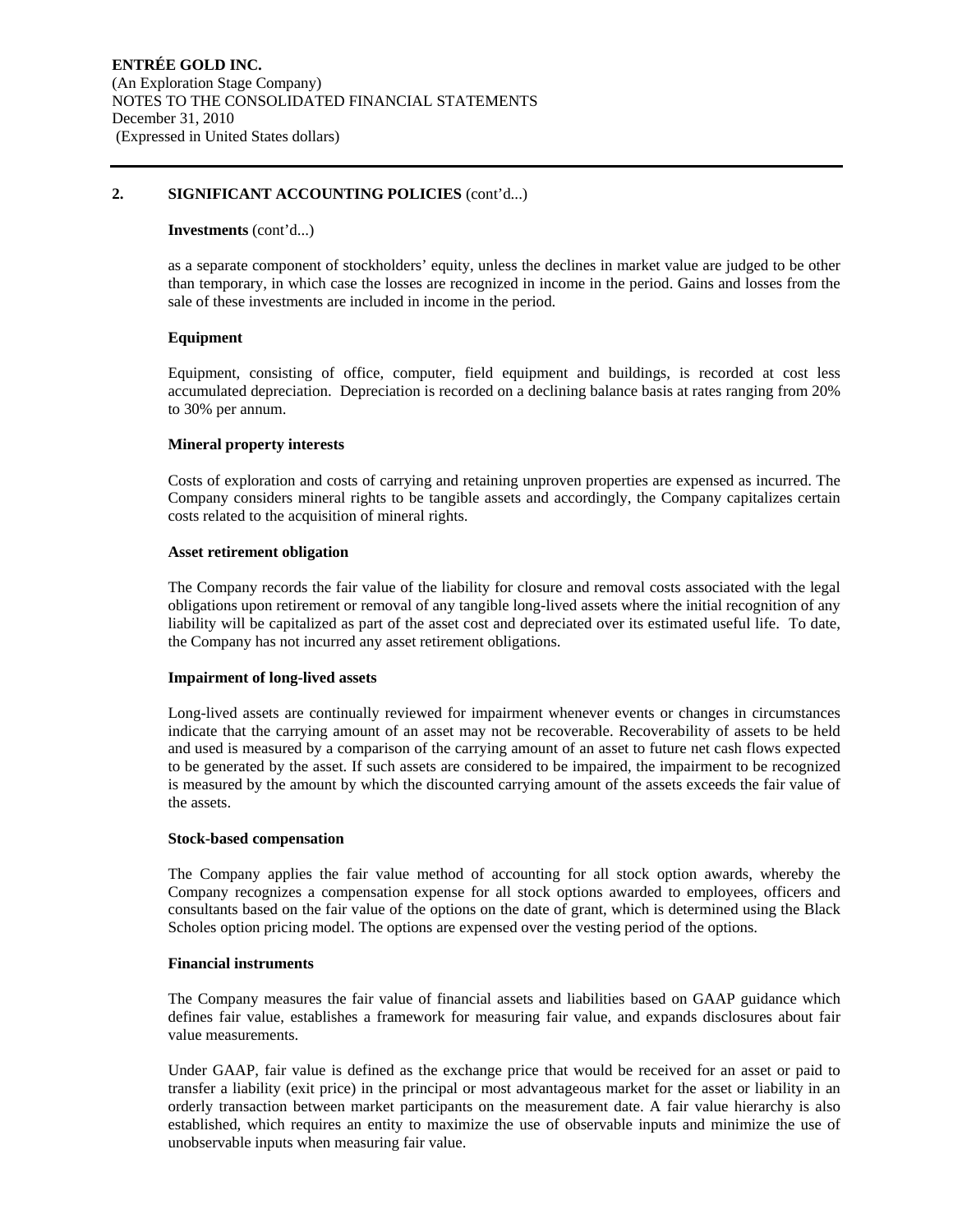#### **2. SIGNIFICANT ACCOUNTING POLICIES** (cont'd…)

#### **Financial instruments** (cont'd…)

Level 1 – Quoted prices in active markets for identical assets or liabilities.

Level 2 – Quoted prices for similar assets and liabilities in active markets or inputs that are observable.

Level 3 – Inputs that are unobservable (for example cash flow modelling inputs based on assumptions).

#### **Income taxes**

The Company follows the asset and liability method of accounting for income taxes whereby deferred income taxes are recognized for the deferred income tax consequences attributable to differences between the financial statement carrying values of existing assets and liabilities and their respective income tax bases (temporary differences). Deferred income tax assets and liabilities are measured using enacted income tax rates expected to apply to taxable income in the years in which temporary differences are expected to be recovered or settled. The effect on future income tax assets and liabilities of a change in tax rates is included in income in the period in which the change occurs. The amount of future income tax assets recognized is limited to the amount that is more likely than not to be realized.

#### **Foreign currency translation**

The functional currency of the Company is the Canadian dollar. Accordingly, monetary assets and liabilities denominated in a foreign currency are translated at the exchange rate in effect at the balance sheet date while non-monetary assets and liabilities denominated in a foreign currency are translated at historical rates. Revenue and expense items denominated in a foreign currency are translated at exchange rates prevailing when such items are recognized in the statement of operations. Exchange gains or losses arising on translation of foreign currency items are included in the statement of operations.

The Company follows the current rate method of translation with respect to its presentation of these consolidated financial statements in the reporting currency, which is the United States dollar. Accordingly, assets and liabilities are translated into United States dollars at the period-end exchange rates while revenue and expenses are translated at the prevailing exchange rates during the period. Related exchange gains and losses are included in a separate component of stockholders' equity as accumulated other comprehensive income.

#### **Net loss per share**

Basic net loss per share is computed by dividing the net loss for the period attributable to common stockholders by the weighted average number of shares of common stock outstanding during the period. Diluted net loss per share takes into consideration shares of common stock outstanding (computed under basic loss per share) and potentially dilutive shares of common stock. Diluted net loss per share is not presented separately from basic net loss per share as the conversion of outstanding stock options and warrants into common shares would be anti-dilutive. At December 31, 2010, the total number of potentially dilutive shares of common stock excluded from basic net loss per share was 9,292,800 (December 31, 2009 - 10,907,800).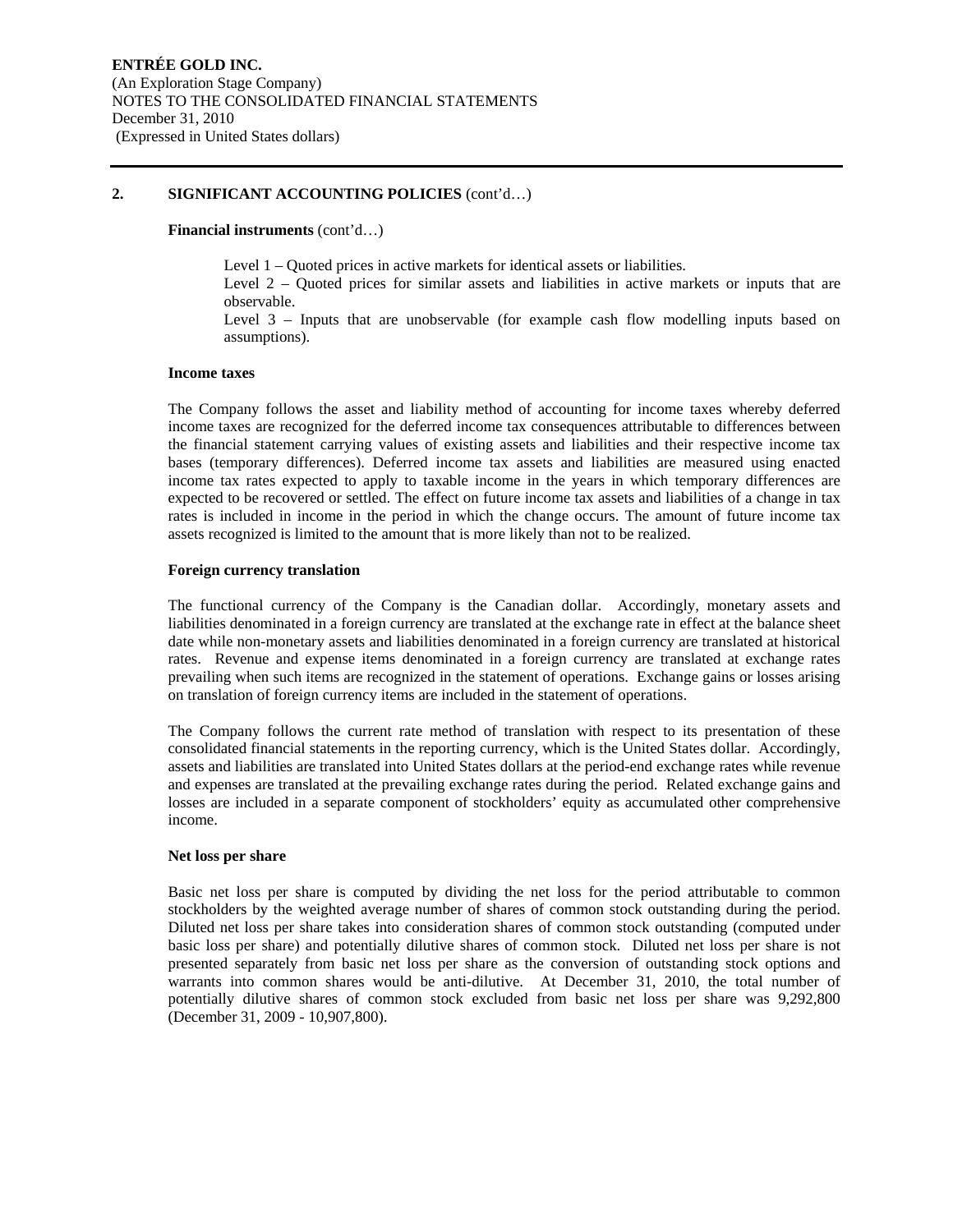#### **2. SIGNIFICANT ACCOUNTING POLICIES** (cont'd…)

#### **Recent accounting pronouncements**

In April 2010, the Financial Accounting Standards Board ("FASB") issued Accounting Standards Update (ASU) 2010-13, *Compensation – Stock Compensation (Topic 718),* amending Accounting Standards Codification (ASC) 718. ASU 2010-13 clarifies that a share-based payment award with an exercise price denominated in the currency of a market in which the entity's equity securities trade should not be classified as a liability if it otherwise qualifies as equity. ASU 2010-13 also improves GAAP by improving consistency in financial reporting by eliminating diversity in practice. ASU 2010-13 is effective for interim and annual reporting periods beginning after December 15, 2010. The Company is currently evaluating the impact of ASU 2010-13, but does not expect its adoption to have a material impact on the Company's financial reporting and disclosures.

In February 2010, the FASB issued ASU 2010-09, *Subsequent Events (Topic 855),* amending ASC 855. ASU 2010-09 removes the requirement for a U.S. Securities and Exchange Commission ("SEC") filer to disclose a date relating to its subsequent events in both issued and revised financial statements. ASU 2010- 09 also eliminates potential conflicts with the SEC's literature. Most of ASU 2010-09 is effective upon issuance of the update. The Company adopted ASU 2010-09 in February 2010, and its adoption did not have a material impact on the Company's financial reporting and disclosures.

In January 2010, the FASB issued ASU 2010-06, *Fair Value Measurements and Disclosures (Topic 820), Improving Disclosures about Fair Value Measurements,* amending ASC 820. ASU 2010-06 requires entities to provide new disclosures and clarify existing disclosures relating to fair value measurements. The new disclosures and clarifications of existing disclosures are effective for interim and annual reporting periods beginning after December 15, 2009, except for the disclosures about purchases, sales, issuances and settlements in Level 3 fair value measurements, which are effective for fiscal years beginning after December 15, 2010 and for interim periods within those fiscal years. The Company adopted ASU 2010-06 during the March 2010 quarter, and its adoption did not have a material impact on the Company's financial position or results of operations.

#### **3. ACQUISITIONS**

The Company acquired all of the outstanding shares of PacMag Metals Limited (now PacMag Metals Pty Ltd) ("PacMag") on June 30, 2010, pursuant to a Scheme Implementation Deed dated November 28, 2009 and amended by a Deed of Variation dated April 12, 2010 (the "Scheme Deed"), with PacMag, by way of schemes of arrangement (the "Schemes") under the laws of Australia (the "Transaction"). The acquisition has been accounted for as an acquisition of the net assets of PacMag, rather than a business combination, as the net assets acquired did not represent a separate business transaction. For accounting purposes, Entrée acquired control of PacMag on June 30, 2010 and these consolidated financial statements include the results of PacMag from June 30, 2010. All outstanding options to purchase PacMag shares were cancelled pursuant to the Schemes. Consideration for the PacMag shares acquired was common shares of Entrée, with the number issued based on a share exchange ratio of 0.1018 shares of Entrée for each PacMag share, and C\$0.0415 cash for each PacMag share. Consideration for cancellation of PacMag options was shares of Entrée and cash, with the number issued and amount paid calculated with reference to the share exchange ratio, the exercise price and time value for such PacMag options and whether the PacMag options were "in the money" or not.

As consideration to former shareholders and option holders of PacMag, the Company issued 15,020,801 common shares valued at \$28,325,101, paid \$6,160,391 and incurred transaction costs of \$1,282,789 for total consideration of \$35,768,281.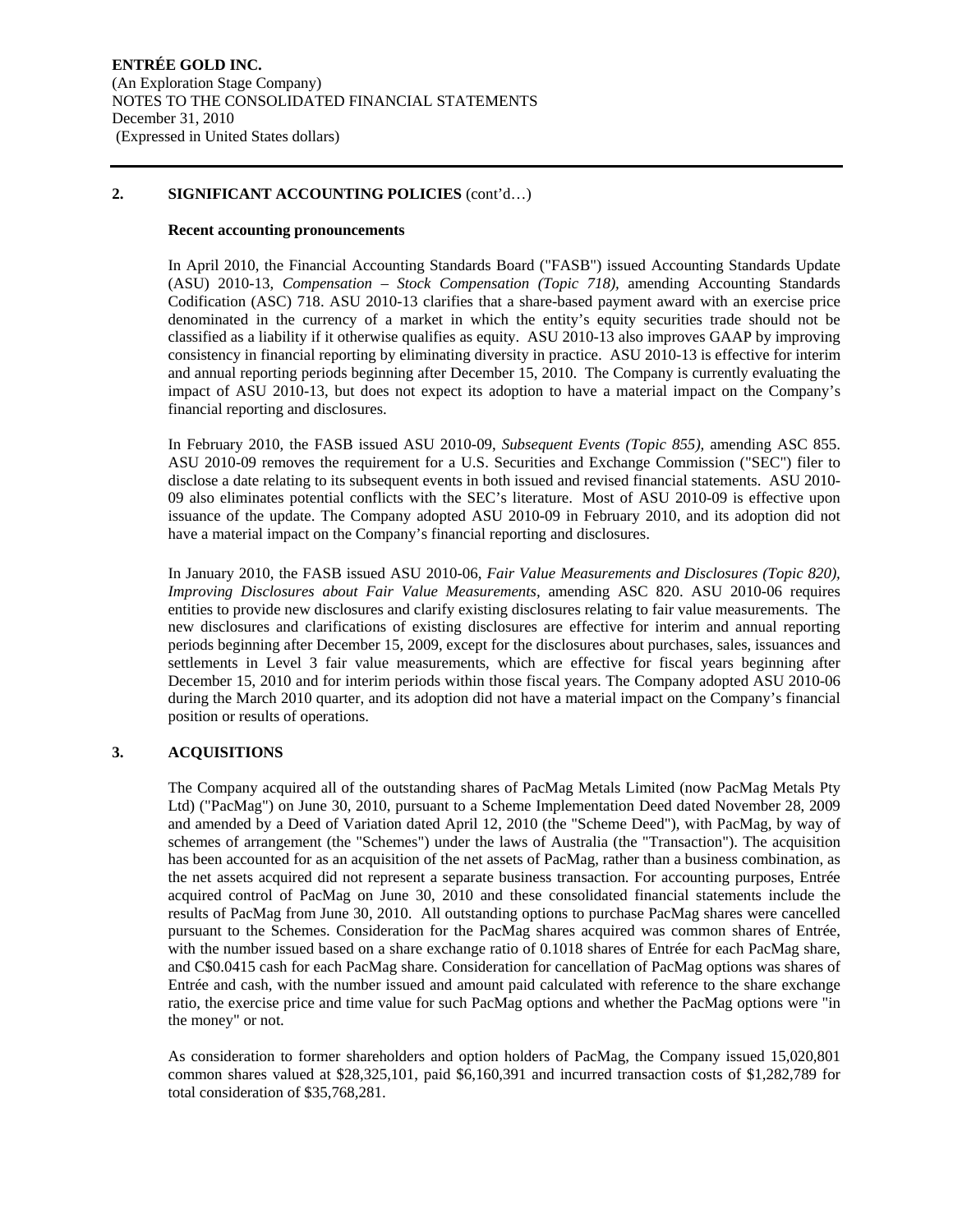#### **3. ACQUISITIONS** (cont'd...)

The Company allocated the consideration to assets acquired and liabilities assumed as follows:

| Cash                                      | \$<br>837,263    |
|-------------------------------------------|------------------|
| Receivables and deposits                  | 174,440          |
| Investments                               | 895,273          |
| Mineral property interests                | 47,979,966       |
| Equipment                                 | 1,488            |
| Accounts payables and accrued liabilities | (128, 689)       |
| Future income tax liability               | (13,991,460)     |
|                                           | \$<br>35,768,281 |

For the purposes of these consolidated financial statements, the purchase consideration has been allocated to the fair value of assets acquired and liabilities assumed, based on management's best estimates and taking into account all available information at the time of acquisition as well as applicable information at the time these consolidated financial statements were prepared.

#### **4. INVESTMENTS**

Investments are summarized as follows:

|                                      | <b>December 31, 2010</b> | <b>December 31, 2009</b> |
|--------------------------------------|--------------------------|--------------------------|
| <b>Asset Backed Commercial Paper</b> | 2,638,185                | 2,166,597                |
| <b>Australian Listed Equity</b>      | 2.926.317                | $\overline{\phantom{a}}$ |
|                                      | 5,564,502                | 2,166,597                |

#### *Asset Backed Commercial Paper*

The Company owns asset backed notes ("AB Notes") with a face value of C\$4,007,068 (December 31, 2009 – C\$4,013,365). The Company has designated the notes as "available for sale" and the notes are recorded at fair value using a discounted cash flow approach.

There was an increase in fair market value in 2010 and the Company has estimated the fair market value of its AB Notes investment to be C\$2,623,998 as at December 31, 2010 (December 31, 2009 – C\$2,267,560). Accordingly, the Company has recorded an unrealized gain of \$471,588 in other comprehensive income (December 31, 2009 – \$563,481) for the year ended December 31, 2010.

The table below summarizes the Company's valuation.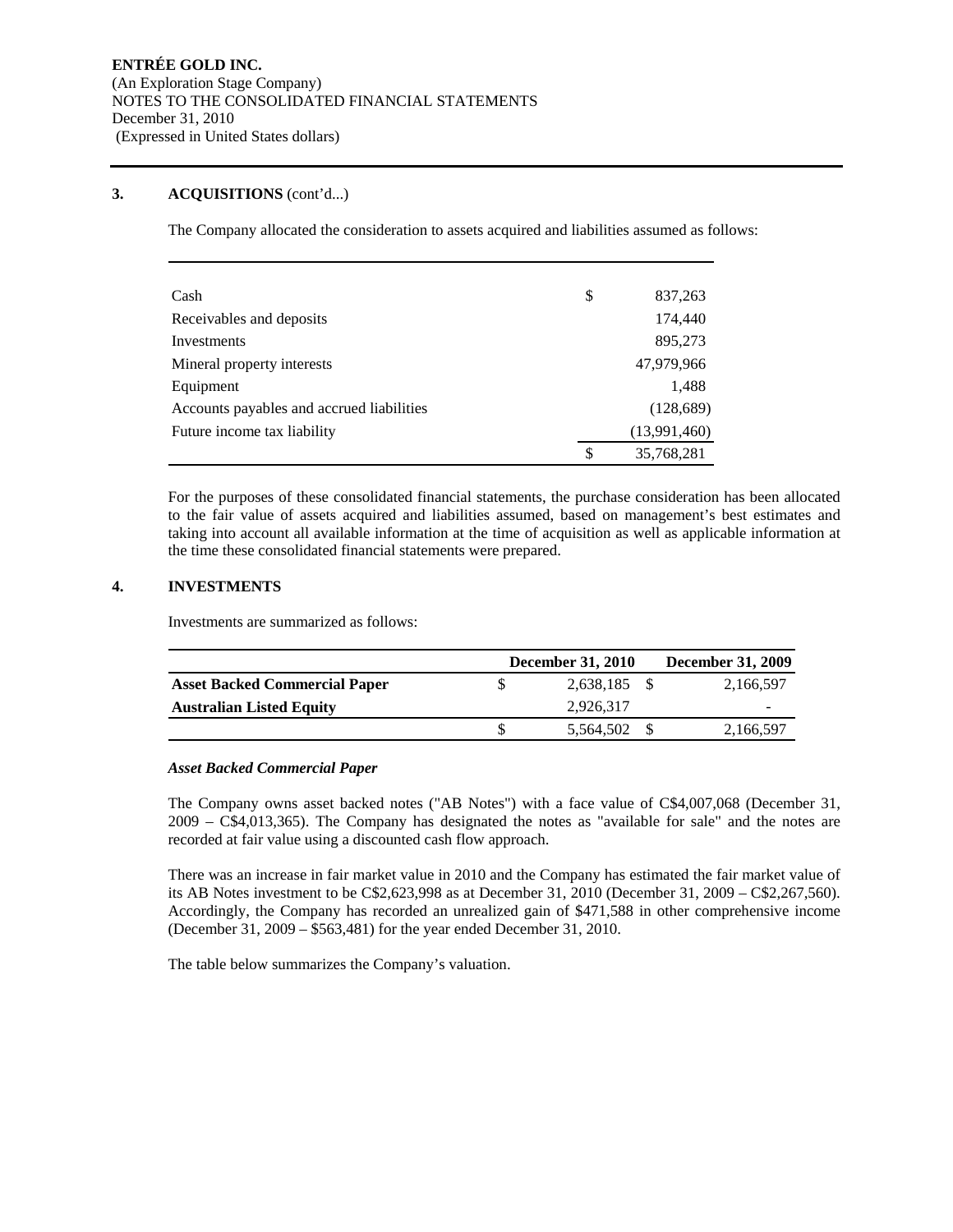#### **4. INVESTMENTS** (cont'd…)

| Restructuring categories         | C\$ thousands |                   |                   |               |
|----------------------------------|---------------|-------------------|-------------------|---------------|
|                                  | Face value    | Dec. 31, 2010 C\$ | Dec. 31, 2009 C\$ | Expected      |
|                                  |               | Fair value        | Fair value        | maturity date |
| <b>MAV 2 Notes</b>               |               | estimate*         | estimate          |               |
| A1 (rated A)                     | 1,960,231     | 1,537,392         | 1,388,866         | 12/20/2016    |
| A2 (rated BBB)                   | 1,630,461     | 1,000,732         | 826,653           | 12/20/2016    |
| B                                | 295,974       | 84,670            | 50,836            | 12/20/2016    |
| C                                | 120.402       | 1,204             | 1,205             | 12/20/2016    |
| <b>Total original investment</b> | 4,007,068     | 2,623,998         | 2,267,560         |               |

\* - the range of fair values estimated by the Company varied between C\$2.4 million and C\$2.8 million - the total United States dollars fair value of the investment at December 31, 2010 is \$2,638,185 (Dec 31, 2009 - \$2,166,597).

We believe we have utilized an appropriate methodology to estimate fair value. However, there can be no assurance that management's estimate of potential recovery as at December 31, 2010 is accurate. Subsequent adjustments, either materially higher or lower, may be required in future reporting periods.

#### *Australia Listed Equity Securities*

At December 31, 2010, the Company held the following Australia listed securities (December 31, 2009 – Nil):

|                                     | <b>Shares</b> | <b>FMV</b>  |
|-------------------------------------|---------------|-------------|
| Peninsula Energy Limited (ASX: PEN) | 34.650.000    | \$2,837,269 |
| Zenith Minerals Limited (ASX:ZNC)   | 300,000       | 89.048      |
|                                     |               | \$2,926,317 |

The Company recorded an unrealized gain of \$1,712,928 in other comprehensive income (December 31, 2009 - \$Nil) for the year ended December 31, 2010.

#### *Equity Method Investment*

The Company has a 20% equity investment in a joint venture with Oyu Tolgoi LLC ("OTLLC"), a subsidiary of Ivanhoe Mines Ltd. and the Government of Mongolia (Note 6). At December 31, 2010, the Company's investment in the joint venture was \$119,517 (December 31, 2009 - \$94,154). The Company's share of the loss of the joint venture is \$985,441 for the year ended December 31, 2010 (December 31, 2009 - \$169,508).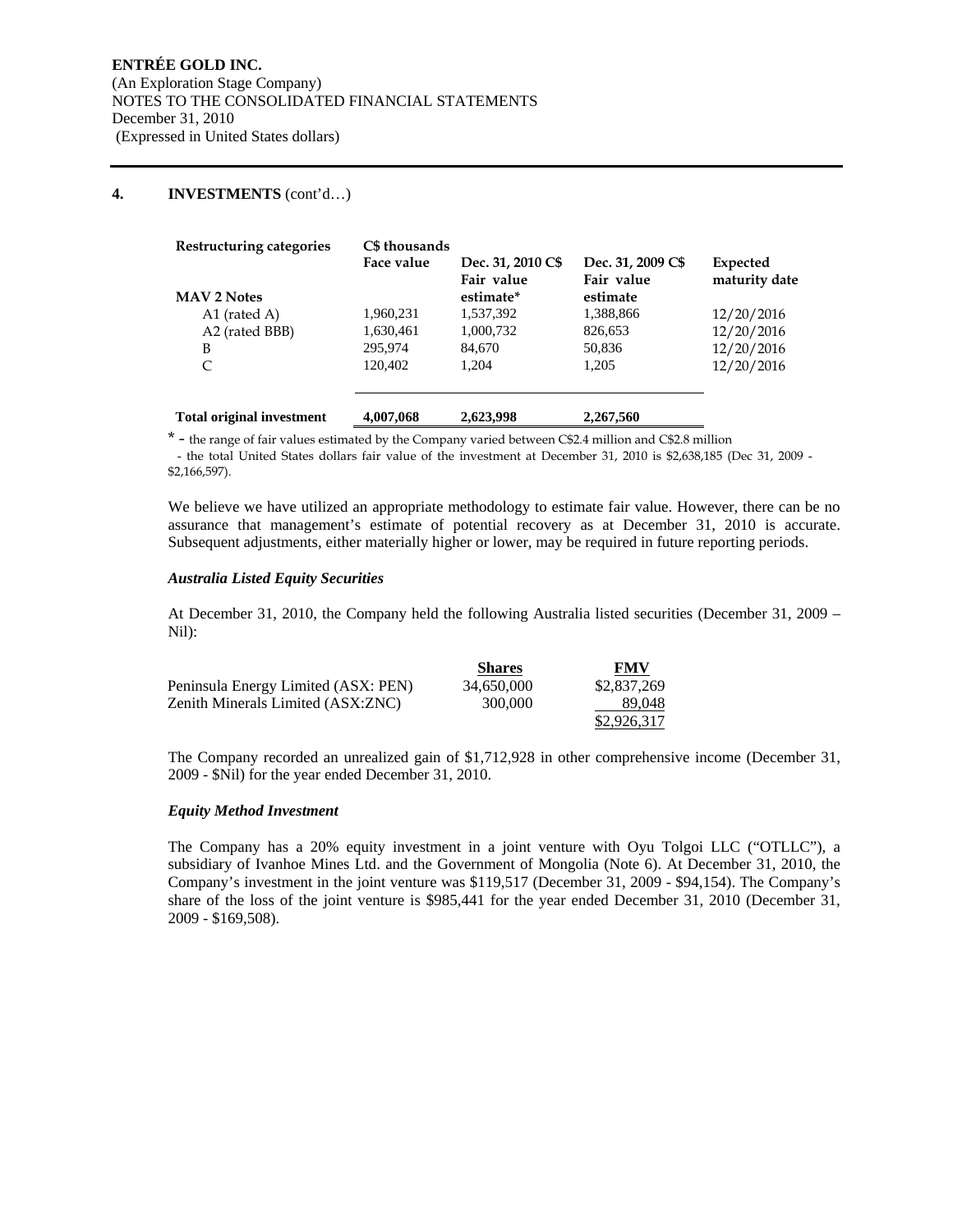### **5. EQUIPMENT**

|                                     | December 31, 2010 |                    |                             |                    |     |                           |    | December 31, 2009           |    |                    |                   |                    |
|-------------------------------------|-------------------|--------------------|-----------------------------|--------------------|-----|---------------------------|----|-----------------------------|----|--------------------|-------------------|--------------------|
|                                     | Cost              |                    | Accumulated<br>Depreciation |                    |     | Net Book<br>Value<br>Cost |    | Accumulated<br>Depreciation |    |                    | Net Book<br>Value |                    |
| Office equipment                    | S                 | 128.546            | -S                          | 77.718             | S   | 50.828                    | \$ | 126,873                     | -S | 68,095             | S                 | 58,778             |
| Computer equipment                  |                   | 582,103            |                             | 317,101            |     | 265,002                   |    | 533,022                     |    | 265,491            |                   | 267,531            |
| Field equipment<br><b>Buildings</b> |                   | 542,662<br>444.041 |                             | 255,423<br>280,801 |     | 287,239<br>163.240        |    | 472,495<br>416,734          |    | 210.987<br>233.989 |                   | 261,508<br>182,745 |
|                                     |                   | 1,697,352          | S                           | 931,043            | SS. | 766,309                   |    | \$1,549,124                 | -S | 778,562            | S.                | 770,562            |

#### **6. MINERAL PROPERTY INTERESTS**

Title to mineral property interests involves certain inherent risks due to the difficulties of determining the validity of certain claims as well as the potential for problems arising from the frequently ambiguous conveyancing history characteristic of many mineral property interests. The Company has investigated title to its mineral property interests and, to the best of its knowledge, title to the mineral property interests are in good standing.

Acquisition costs capitalized are summarized as follows:

|                            | December 31,      | December 31,  |
|----------------------------|-------------------|---------------|
|                            | 2010              | 2009          |
| <b>USA</b>                 |                   |               |
| Ann Mason                  | 49,829,801<br>\$  | S             |
| Other                      | 458,798           |               |
| Empirical                  | 268,701           | 45,546        |
| Roulette                   | 274,308           | 162,551       |
| <b>Bishee</b>              | 68,796            |               |
| Blackjack                  | 107,011           | 84,511        |
| <b>Total USA</b>           | 51,007,415        | 292,608       |
| <b>AUSTRALIA</b>           |                   |               |
| Mystique                   | 413,103           |               |
| <b>Blue Rose JV</b>        | 557,464           |               |
| <b>Total Australia</b>     | 970,567           |               |
| <b>Total all locations</b> | 51,977,982<br>\$. | \$<br>292,608 |

#### *Material Properties*

The Company's two principal assets are the Lookout Hill copper-gold property in Mongolia, and the Ann Mason copper-molybdenum property in Nevada.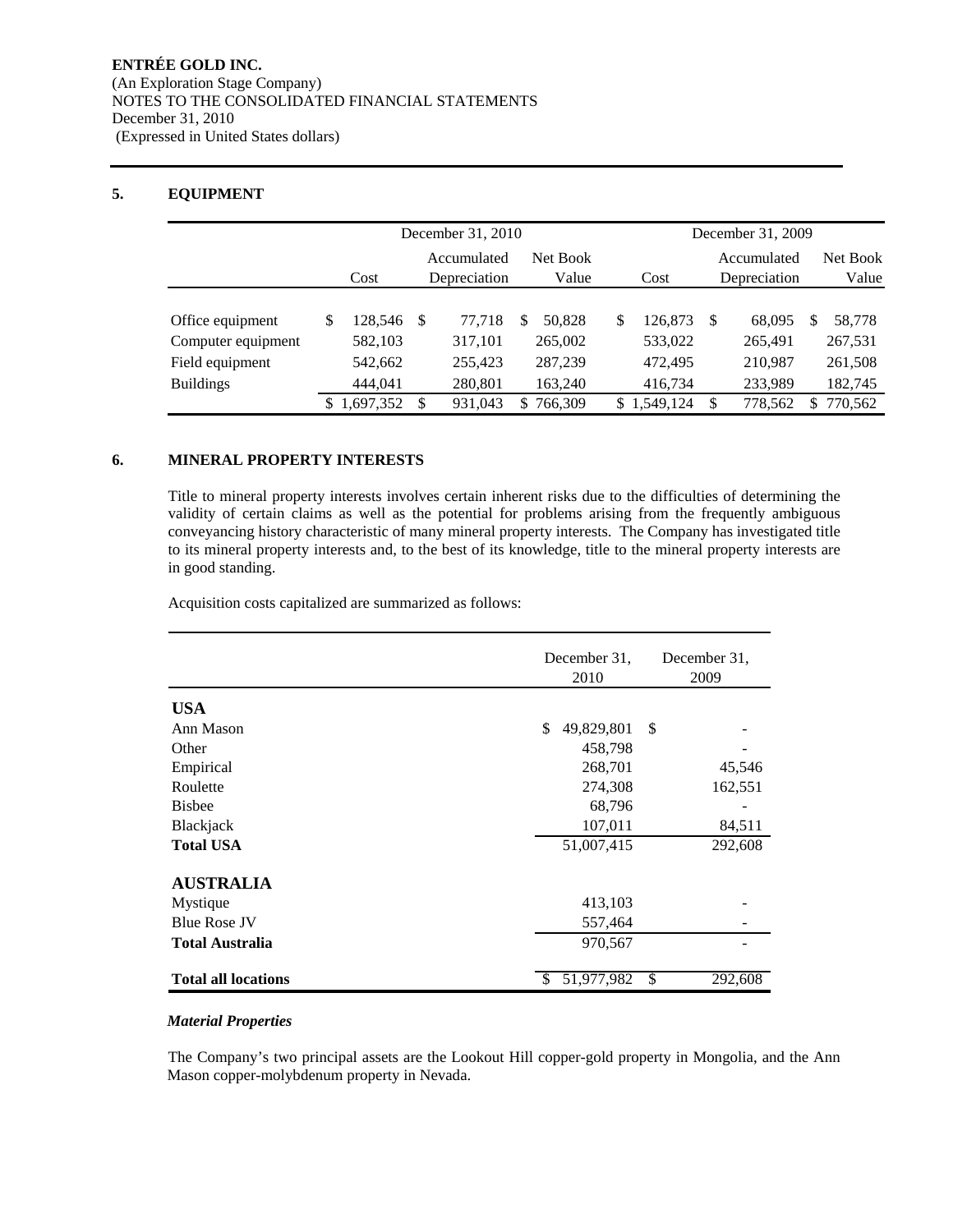#### **6. MINERAL PROPERTY INTERESTS** (cont'd...)

*Material Properties* (cont'd...)

#### **Lookout Hill, Mongolia**

The Lookout Hill property in the South Gobi region of Mongolia is comprised of two mining licences, Shivee Tolgoi and Javhlant, granted by the Mineral Resources Authority of Mongolia in October 2009. The licences are held by our wholly-owned subsidiary, Entrée LLC.

In October 2004, Entrée entered into an arm's-length Equity Participation and Earn-In Agreement (the "Earn-In Agreement") with Ivanhoe Mines Ltd. ("Ivanhoe Mines"). Under the Earn-In Agreement, Ivanhoe Mines agreed to purchase equity securities of Entrée, and was granted the right to earn a beneficial interest in what is now the eastern portion of the Shivee Tolgoi mining licence and all of the Javhlant mining licence (the "Joint Venture Property"). Most of Ivanhoe Mines' rights and obligations under the Earn-In Agreement were subsequently assigned by Ivanhoe Mines to what was then its wholly-owned subsidiary, Oyu Tolgoi LLC ("OTLLC"). The Government of Mongolia subsequently acquired from Ivanhoe Mines a 34% interest in OTLLC.

On June 30, 2008, OTLLC gave notice that it had completed its earn-in obligations by expending a total of \$35 million on exploration of the Joint Venture Property. OTLLC earned an 80% beneficial ownership interest in all minerals extracted below a sub-surface depth of 560 meters from the Joint Venture Property and a 70% beneficial ownership interest in all minerals extracted from surface to a depth of 560 meters from the Joint Venture Property. In accordance with the Earn-In Agreement, Entrée and OTLLC formed a joint venture (the "Entrée-OTLLC Joint Venture") on terms annexed to the Earn-In Agreement.

Entrée LLC holds title to the Joint Venture Property in trust for the Entrée-OTLLC Joint Venture. The portion of the Shivee Tolgoi mining licence outside of the Joint Venture Property ("Shivee West") is 100% legally and beneficially owned by Entrée LLC, but is subject to a first right of refusal by OTLLC.

The Shivee Tolgoi and Javhlant mining licences were each issued for a 30 year term and have rights of renewal for two further 20 year terms.

As of December 31, 2010, the Entrée-OTLLC Joint Venture had expended approximately \$8.8 million to advance the Joint Venture Property. Under the terms of the Earn-in Agreement, OTLLC contributed on behalf of the Company its required participation amount charging interest at prime plus 2% (Note 7).

#### **Ann Mason, Nevada, United States**

Entrée has a 100% interest in the Ann Mason property in Nevada indirectly through its wholly-owned subsidiary M.I.M. (U.S.A.) Inc., which it acquired in June 2010 through the acquisition of PacMag. The Ann Mason property hosts the Ann Mason copper-molybdenum porphyry deposit and the Blue Hill copper oxide target.

#### *Other Properties*

The Company also directly or indirectly has interests in non-material properties in Mongolia, the United States, Australia and Peru. In the financial year ended December 31, 2010, the Company determined not to proceed with its exploration properties in Canada and China. Non-material properties on which significant exploration costs were expensed include the following: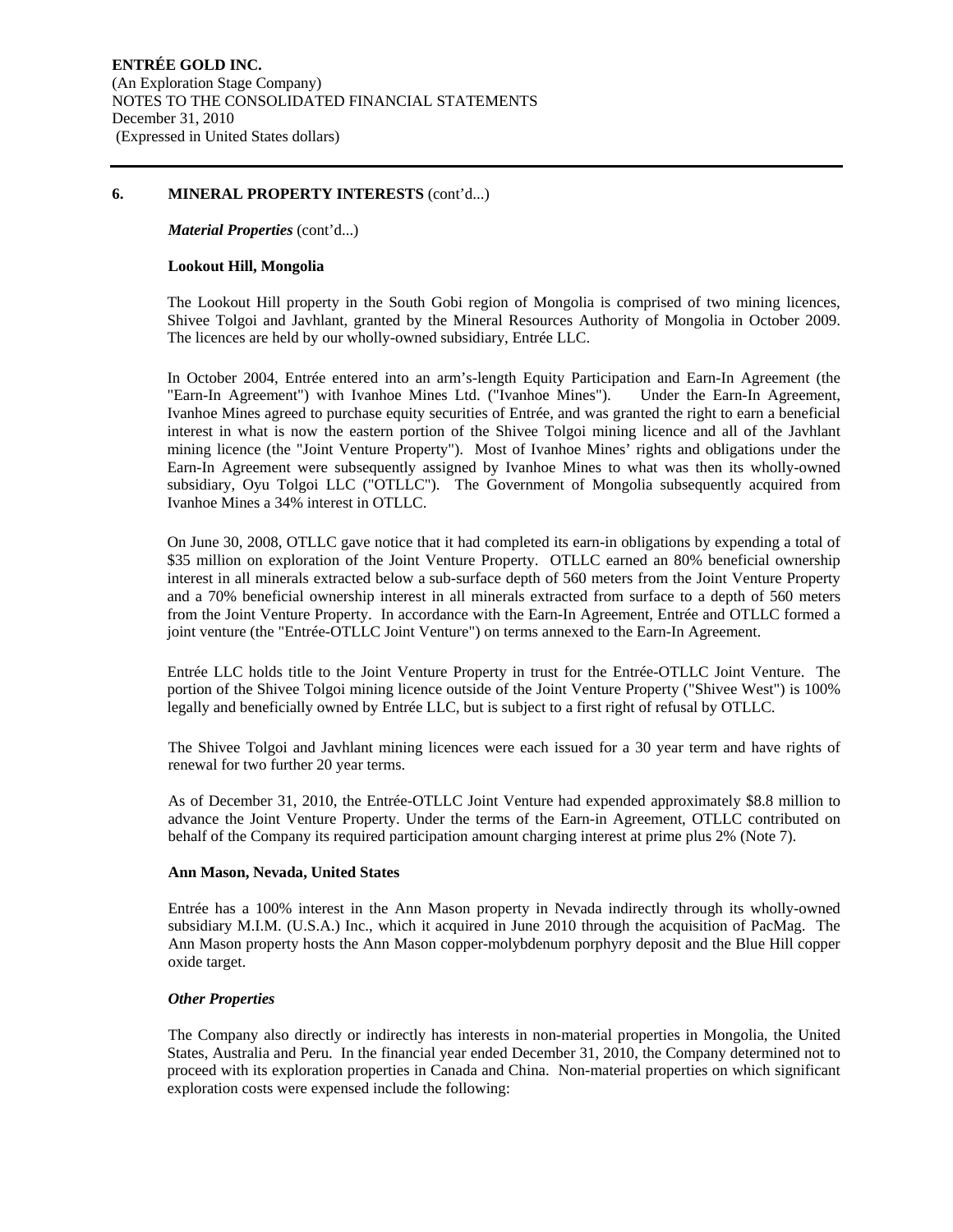#### **6. MINERAL PROPERTY INTERESTS** (cont'd...)

#### *Other Properties (cont'd...)*

#### **Blackjack, Nevada, United States**

In July 2009, the Company's wholly-owned subsidiary Entrée Gold (U.S.) Inc. ("Entrée U.S.") entered into an agreement with Honey Badger Exploration Inc. ("Honey Badger") whereby Entrée U.S. may acquire up to an 80% interest in the Blackjack property. In August, 2010, Entrée U.S. exercised its first option to acquire a 51% interest in the property after incurring minimum expenditures of \$900,000 in the first year of exploration, reimbursing Honey Badger for up to \$206,250 of expenditures previously incurred on the property, and delivering 37,500 shares of the Company to Honey Badger. In November, 2010, Entrée U.S. delivered notice of its intention to increase its interest by a further 29% (to 80% in total) by making payments of \$375,000 and delivering 375,000 shares of the Company by August 21, 2012. Entrée U.S. has committed to carry Honey Badger through the completion of 10,000 metres of drilling, including drilling done within the first year. Certain claims are subject to an underlying mining lease and option to purchase agreement which provides for an option to purchase the claims for \$500,000, a 3% net smelter returns royalty (which may be bought down to a 1% net smelter returns royalty for \$2 million) and annual advance minimum royalty payments of \$27,500 commencing in June, 2011.

#### **Roulette, Nevada, United States**

In September 2009, Entrée U.S. entered into an agreement with Bronco Creek Exploration Inc., the whollyowned subsidiary of Eurasian Minerals Inc. (together, "Eurasian Minerals"), whereby Entrée U.S. may acquire an 80% interest in the Roulette property. In order to acquire its interest, Entrée U.S. must incur expenditures of \$1,000,000, make cash payments of \$140,000 and deliver 85,000 shares of the Company within three years. In accordance with the agreement, the Company has issued 72,500 shares, and Entrée U.S. has made payments totalling \$90,000 and completed the minimum exploration expenditures of \$300,000.

#### **Australia Properties**

The Company has a number of mineral property interests in Australia which it acquired in conjunction with the PacMag acquisition, including the Blue Rose Joint venture and the Mystique farm-out. The Company indirectly holds a 51% interest in the Blue Rose copper gold molybdenum joint venture property with Giralia Resources NL, now a subsidiary of Atlas Iron Limited (ASX:AGO) ("Giralia"), retaining the remaining 49% interest. Mystique is an early stage gold exploration property comprised of two exploration licences indirectly held by the Company. The Company's wholly-owned subsidiary Southern Magnesium Pty Ltd. entered into a farm-out agreement with Black Fire Gold Pty Ltd, a wholly-owned subsidiary of Black Fire Energy Limited (ASX:BFE – "Black Fire"), pursuant to which Black Fire can earn a 60% interest in the property by expending AUD\$1 million by September 2012 and a 75% interest by expending AUD\$2.5 million by September 2014. Black Fire can earn an additional 10% interest by sole funding a pre-feasibility study on the property.

#### **Huaixi, China**

In November 2007, the Company entered into an agreement with the Zhejiang No. 11 Geological Brigade to explore for copper within three prospective contiguous exploration licences in Pingyang County, Zhejiang Province, People's Republic of China. The Company agreed to spend \$3 million to fund exploration activities on the licences over a four year period in order to earn a 78% interest with the Zhejiang No. 11 Geological Brigade holding a 22% interest. In December 2010, the Company delivered notice that it did not wish to proceed any further with the property.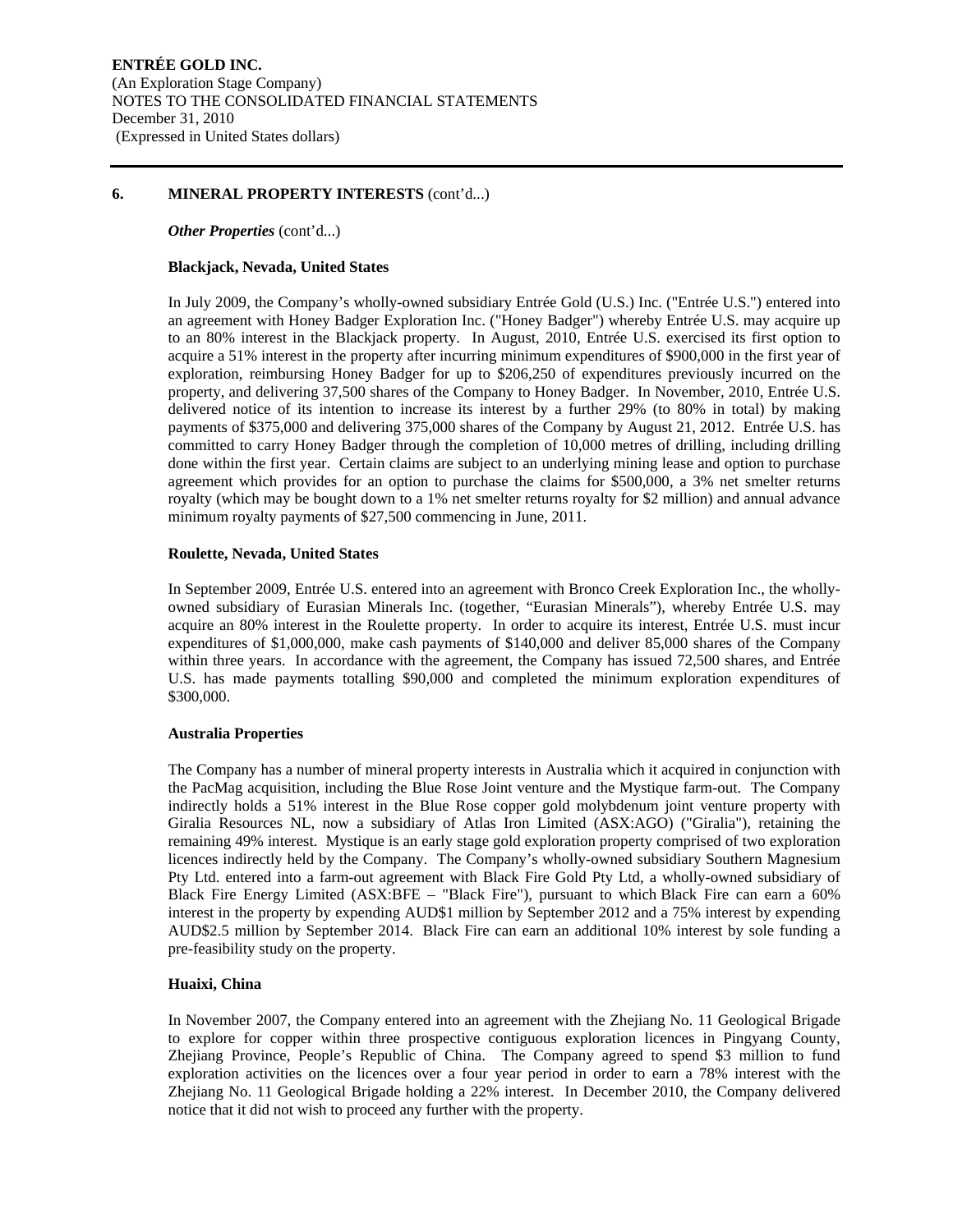#### **6. MINERAL PROPERTY INTERESTS** (cont'd...)

#### *Summary of Exploration Costs*

Exploration costs expensed are summarized as follows:

|                            | Year Ended<br>December 31,<br>2010 | Year Ended<br>December 31,<br>2009 |                      |  |
|----------------------------|------------------------------------|------------------------------------|----------------------|--|
| <b>MONGOLIA</b>            |                                    |                                    |                      |  |
| Lookout Hill               | \$<br>6,595,153                    | \$                                 |                      |  |
| Togoot                     | 350,241                            |                                    | 532,665<br>5,222,452 |  |
| <b>Total Mongolia</b>      | 6,945,394                          |                                    | 5,755,117            |  |
|                            |                                    |                                    |                      |  |
| <b>USA</b>                 |                                    |                                    |                      |  |
| Ann Mason                  | 1,593,963                          |                                    |                      |  |
| Blackjack                  | 1,008,362                          |                                    | 475,417              |  |
| Roulette                   | 721,425                            |                                    | 52,361               |  |
| <b>Bisbee</b>              | 345,124                            |                                    | 143,988              |  |
| Empirical                  | 274,100                            |                                    | 2,016,427            |  |
| Other                      | 30,554                             |                                    |                      |  |
| <b>Total USA</b>           | 3,973,528                          |                                    | 2,688,193            |  |
| <b>OTHER</b>               |                                    |                                    |                      |  |
| Canada & Other             | 612,197                            |                                    | 386,430              |  |
| Peru & Australia           | 66,523                             |                                    |                      |  |
| <b>Total other</b>         | 678,720                            |                                    | 386,430              |  |
| <b>CHINA</b>               |                                    |                                    |                      |  |
| Huaixi                     | 628,921                            |                                    | 1,156,223            |  |
| <b>Total China</b>         | 628,921                            |                                    | 1,156,223            |  |
| <b>Total all locations</b> | \$<br>12,226,563                   | \$                                 | 9,985,963            |  |

#### **7. LOANS PAYABLE**

Under the terms of the Earn-In Agreement (Note 6), OTLLC will contribute funds to approved joint venture programs and budgets on the Company's behalf. Interest on each loan advance shall accrue at an annual rate equal to OTLLC's actual cost of capital or the prime rate of the Royal Bank of Canada, plus two percent (2%) per annum, whichever is less, as at the date of the advance. The loans will be repayable by the Company monthly from ninety percent (90%) of the Company's share of available cash flow from the Entrée-OTLLC Joint Venture. In the absence of available cash flow, the loans will not be repayable. The loans are not expected to be repaid within one year.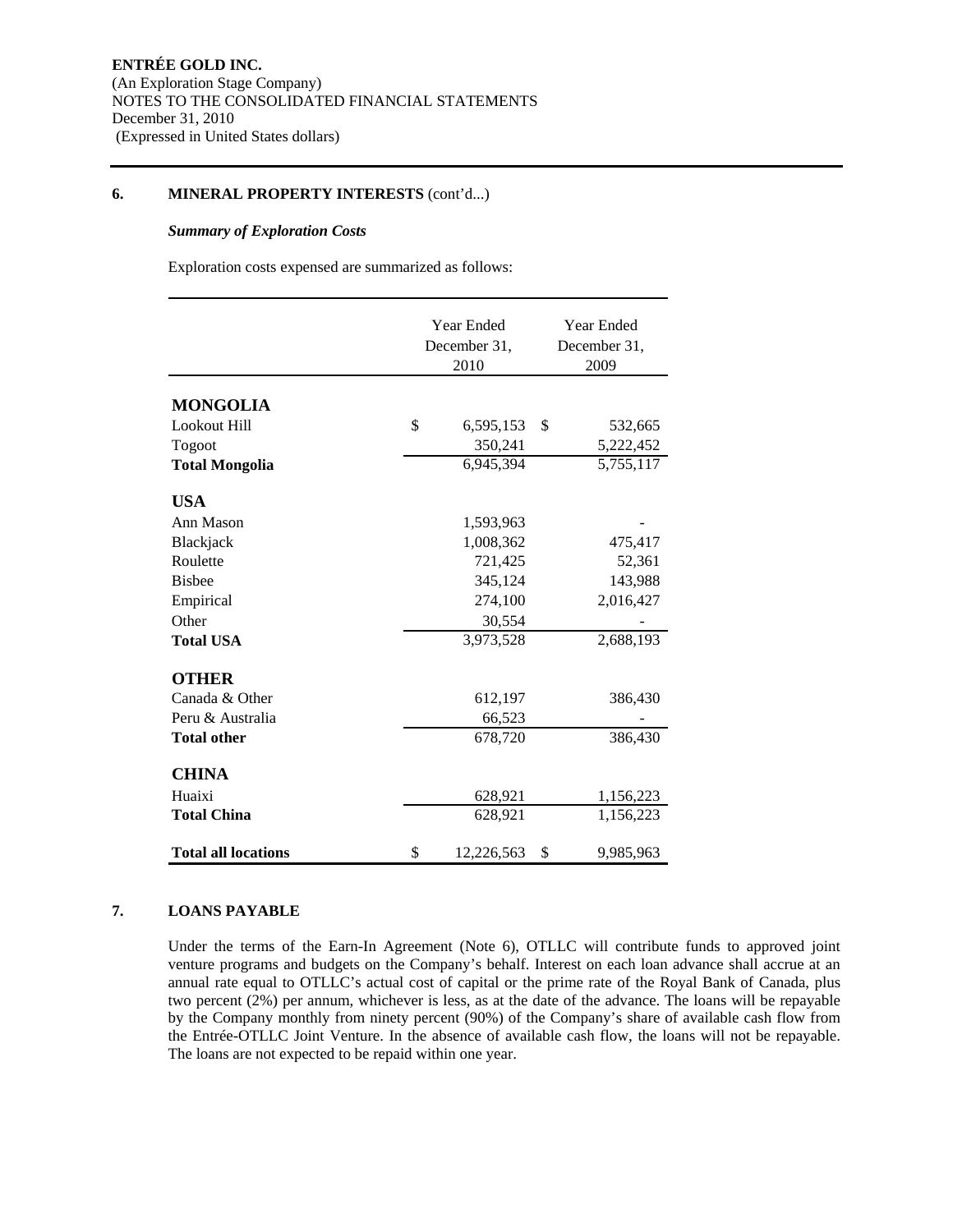#### **8. COMMON STOCK**

#### **Share issuances**

In July 1995, the Company completed a private placement consisting of 4,200,000 common shares issued at a price of C\$0.02 per share for gross proceeds of \$60,852.

In July 1995, the Company issued 3,200,000 shares at a value of \$147,520 for the acquisition of a mineral property interest in Costa Rica. This mineral property was abandoned in 2001.

In January 1997, the Company completed a private placement consisting of 1,680,000 common shares issued at a price of C\$0.06 per share for gross proceeds of \$77,553.

In April 1997, the Company completed a private placement consisting of 2,200,000 common shares issued at a price of C\$0.12 per share for gross proceeds of \$197,165.

In February 2000, the Company issued 1,128,000 common shares for cash proceeds of \$113,922 on the exercise of stock options.

In September 2002, the Company completed a brokered private placement consisting of 4,000,000 units issued at a price of C\$0.20 per unit for gross proceeds of \$505,520. Each unit consisted of one common share and one-half non-transferable share purchase warrant. Each whole share purchase warrant entitled the holder to acquire one additional common share at a price of C\$0.40 per share for a period of one year. As part of this private placement, the Company issued 310,000 units as a finder's fee to the agent. Each agent's unit consisted of one common share and one-half non-transferable share purchase warrant whereby each whole share purchase warrant entitled the agent to acquire one additional common share at a price of C\$0.40 per share for a period of one year. Related share issue costs of \$112,338 were comprised of cash costs totalling \$72,556 and the fair value of 310,000 units estimated at \$39,782, of which \$39,178 was assigned to the common shares and \$604 was assigned to the warrants.

In January 2003, the Company completed a combination brokered and non-brokered private placement consisting of 2,500,000 units issued at a price of C\$0.35 per unit for gross proceeds of \$569,975. Each unit consisted of one common share and one-half non-transferable share purchase warrant. Each whole share purchase warrant entitled the holder to acquire one additional common share at a price of C\$0.40 per share for a period of one year. As part of this private placement, the Company issued 329,723 agent's warrants whereby each warrant entitled the agent to acquire one additional common share at a price of C\$0.40 per share for a period of one year. Related share issue costs of \$94,461 were comprised of cash costs totalling \$78,188 and the fair value of the agents warrants estimated at \$16,273.

In January 2003, the Company issued 100,000 common shares at a value of \$35,827 as a finder's fee towards the acquisition of mineral property interests.

In February 2003, the Company issued 12,500 common shares for proceeds of \$3,288 on the exercise of warrants.

In March 2003, the Company issued 135,416 common shares at a value of \$45,839 and 67,708 nontransferable share purchase warrants with a value of \$5,252 to settle accounts payable totalling \$45,839 resulting in a loss on settlement of \$5,252. Each share purchase warrant entitled the holder to acquire one additional common share at a price of C\$0.60 per share for a period of one year.

In April 2003, the Company completed a non-brokered private placement consisting of 1,000,000 units issued at a price of C\$0.40 per unit for proceeds of \$275,560. Each unit consisted of one common share and one non-transferable share purchase warrant. Each share purchase warrant entitled the holder to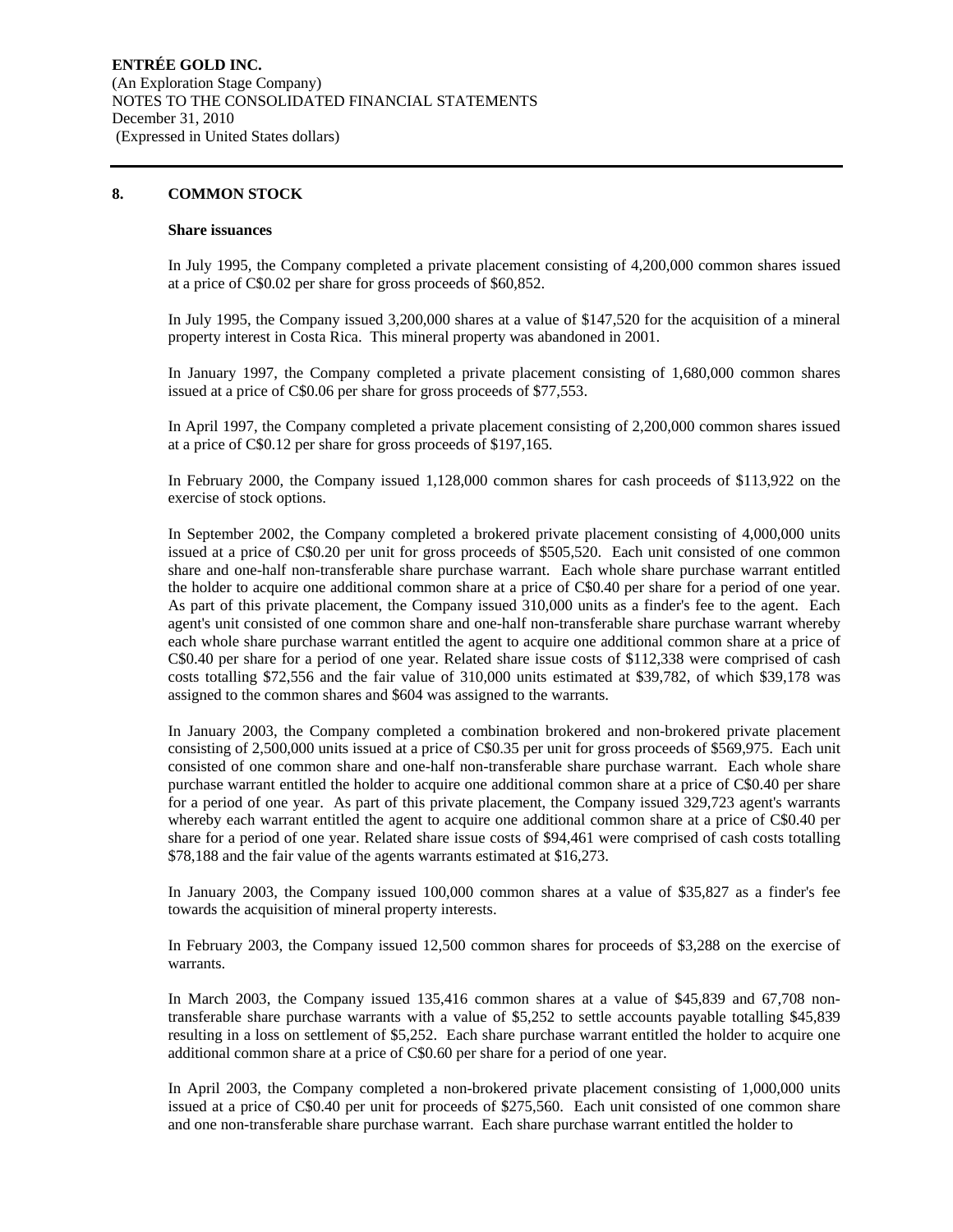#### **Share issuances** (cont'd…)

acquire one additional common share at a price of C\$0.50 per share for the first year and at C\$0.60 per share for the second year. The Company incurred costs of \$4,408 with respect to this private placement.

In August 2003, the Company completed a non-brokered private placement consisting of 2,000,000 common shares issued at a price of C\$0.20 per share for gross proceeds of \$288,360. Related share issue costs of \$15,270 were charged as a reduction to the gross proceeds raised on the non-brokered private placement.

In October 2003, the Company completed a short-form offering and issued 2,352,942 units at a price of C\$0.85 per unit for gross proceeds of \$1,510,400. Each unit consisted of one common share and one-half of one non-transferable share purchase warrant. Each whole share purchase warrant allowed the holder to purchase one additional common share at an exercise price of C\$1.06 on or before October 22, 2005. The agent for the offering was paid a cash commission of 8.5% of the gross proceeds received, or \$128,384, in respect of units sold and received agent's warrants to acquire common shares equal to 10% of the number of units sold, or 235,294 warrants. The agent's warrants allowed the agent to purchase one additional common share at an exercise price of C\$0.95 per share on or before October 22, 2004. The agent was also issued 100,000 units as a corporate finance fee. Each agent's unit consisted of one common share and onehalf of one non-transferable share purchase warrant. Each whole share purchase warrant allowed the agent to purchase one additional common share at an exercise price of C\$0.95 on or before October 22, 2004. Related share issue costs of \$296,296 were comprised of cash costs totalling \$164,004 and the fair value of 100,000 agents units estimated at \$72,576 and the fair value of 235,294 agent's warrants estimated at \$59,716. The fair value of the agent's units of \$72,576 consisted of \$64,192 assigned to the common shares and \$8,384 assigned to the warrants.

In October 2003, the Company completed a brokered private placement consisting of 12,000,000 units at a price of C\$1.00 per unit for gross proceeds of \$9,092,400. Each unit consisted of one common share and one-half of one non-transferable share purchase warrant. Each whole share purchase warrant allowed the holder to purchase one additional common share at an exercise price of C\$1.35 on or before October 31, 2005. The agent for the offering was paid a cash commission of 6.5% of the gross proceeds received in respect of units sold by the agent up to 11,500,000 units, or \$566,381, and received 920,000 agent's warrants. The agent's warrants allowed the agent to purchase one additional common share at an exercise price of C\$1.35 per share on or before April 30, 2005. Related share issue costs of \$991,149 were comprised of cash costs totalling \$680,124 and the fair value of the agents warrants estimated at \$311,025.

In November 2003, the Company issued 5,000,000 shares at a value of \$3,806,000 pursuant to the Lookout Hill mineral property purchase agreement.

During the eight month period ended December 31, 2003 the Company issued 3,730,372 common shares for cash proceeds of \$1,310,221 on the exercise of warrants. The warrants exercised had a corresponding fair value of \$6,443 when issued which has been transferred from additional paid-in capital to common stock on the exercise of the warrants.

During the eight month period ended December 31, 2003, the Company issued 35,000 common shares for cash proceeds of \$14,704 on the exercise of stock options. The fair value recorded when the options were granted of \$4,026 has been transferred from additional paid-in capital to common stock on the exercise of the options.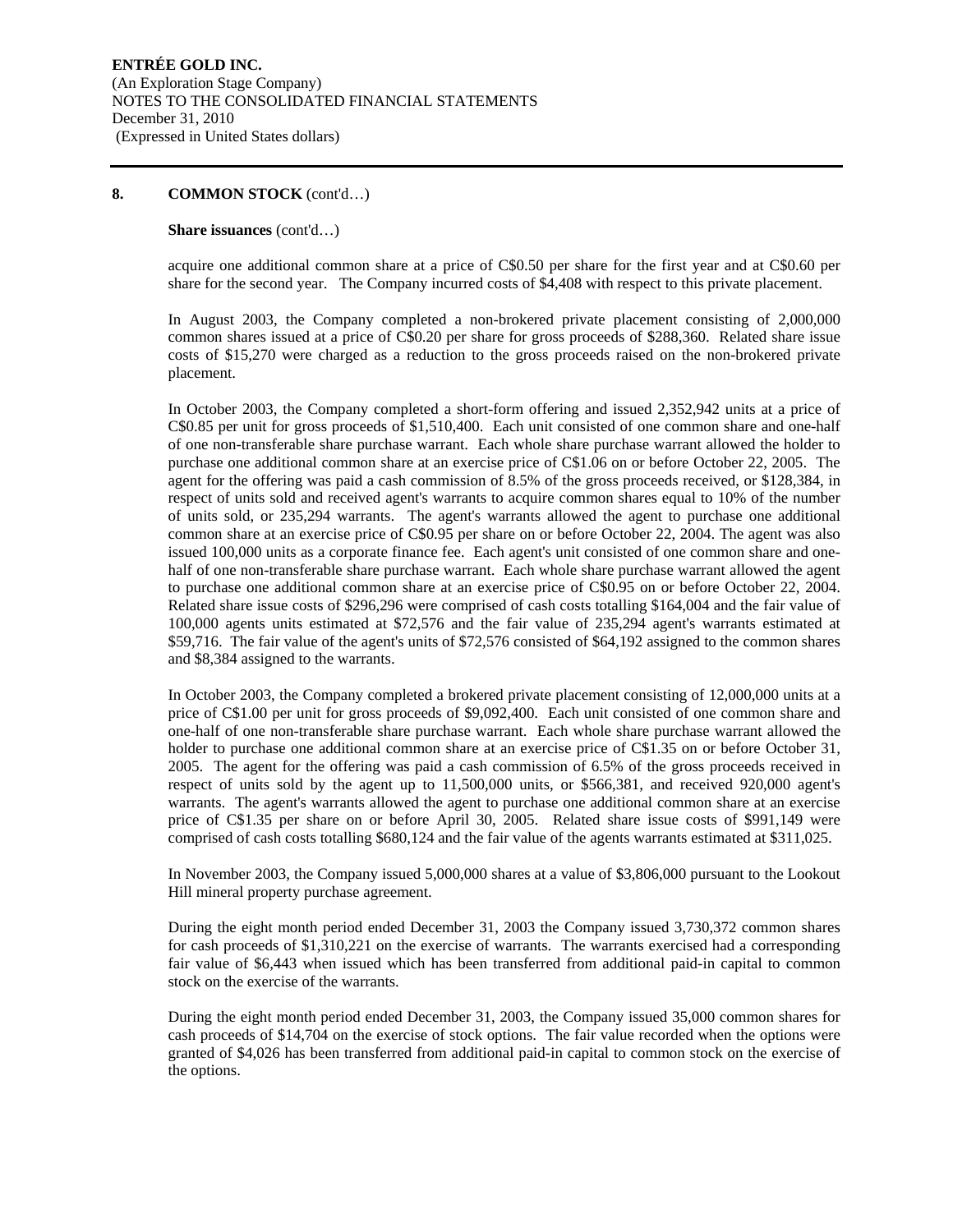#### **Share issuances** (cont'd…)

In January 2004, the Company issued 50,000 common shares for cash proceeds of \$17,942 on the exercise of stock options. The fair value recorded when the options were granted of \$8,238 has been transferred from additional paid-in capital to common stock on the exercise of the options.

In November 2004, the Company completed a non-brokered private placement consisting of 4,600,000 units at a price of C\$1.00 per unit for gross proceeds of \$3,846,521. Each unit consisted of one common share and one non-transferable share purchase warrant. Each share purchase warrant entitles the holder to purchase one additional common share at a price of C\$1.10 on or before November 9, 2006. Pursuant to an agreement with the Company, the placee, being Ivanhoe Mines, had a pre-emptive right to such percentage of any future offering of securities by the Company to enable it to preserve its pro-rata ownership interest in the Company after its acquisition of these 4,600,000 units. The pre-emptive right terminated in June 2008. Related share issue costs were comprised of cash costs totalling \$21,026.

During the year ended December 31, 2004, the Company issued 533,836 common shares for cash proceeds of \$173,011 on the exercise of warrants. Certain of the warrants exercised had a corresponding fair value of \$13,197 when issued which has been transferred from additional paid-in capital to common stock on the exercise of the warrants.

In June 2005, the Company completed a non-brokered private placement consisting of 5,665,730 units at a price of C\$2.20 per unit for gross proceeds of \$10,170,207. Each unit consisted of one common share, one non-transferable share purchase A warrant and one non-transferable share purchase B warrant. Two A warrants entitle the holder to purchase one common share of the Company at a price of C\$2.75 for a period of 2 years. Two B warrants entitle the holder to purchase one common share of the Company at a price of C\$3.00 for a period of two years. Pursuant to an agreement with the Company, the placee, Kennecott Canada Exploration Inc. (now Rio Tinto Canada Exploration Inc. ("Rio Tinto")) (indirect wholly-owned subsidiary of Rio Tinto plc) has the right to acquire additional securities and participate in future financings by the Company so as to maintain its proportional equity in the Company. Related share issue costs were comprised of cash costs totalling \$521,798.

In July 2005, the Company completed a non-brokered private placement consisting of 1,876,680 units at a price of C\$2.20 per unit for gross proceeds of \$3,367,890. Each unit consisted of one common share, one non-transferable share purchase A warrant and one non-transferable share purchase B warrant. Two A warrants entitle the holder to purchase one common share of the Company at a price of C\$2.75 for a period of 2 years. Two B warrants entitle the holder to purchase one common share of the Company at a price of C\$3.00 for a period of two years.

During the year ended December 31, 2005, the Company issued 10,456,450 common shares for cash proceeds of \$10,475,291 on the exercise of warrants.

During the year ended December 31, 2005, the Company issued 772,000 common shares for cash proceeds of \$705,673 on the exercise of stock options. The fair value recorded when the options were granted of \$532,908 has been transferred from additional paid–in capital to common stock on the exercise of the options.

The year ended December 31, 2006, the Company issued 1,215,000 common shares for cash proceeds of \$1,108,717 on the exercise of stock options. The fair value recorded when the options were granted of \$753,628 has been transferred from additional paid–in capital to common stock on the exercise of the options.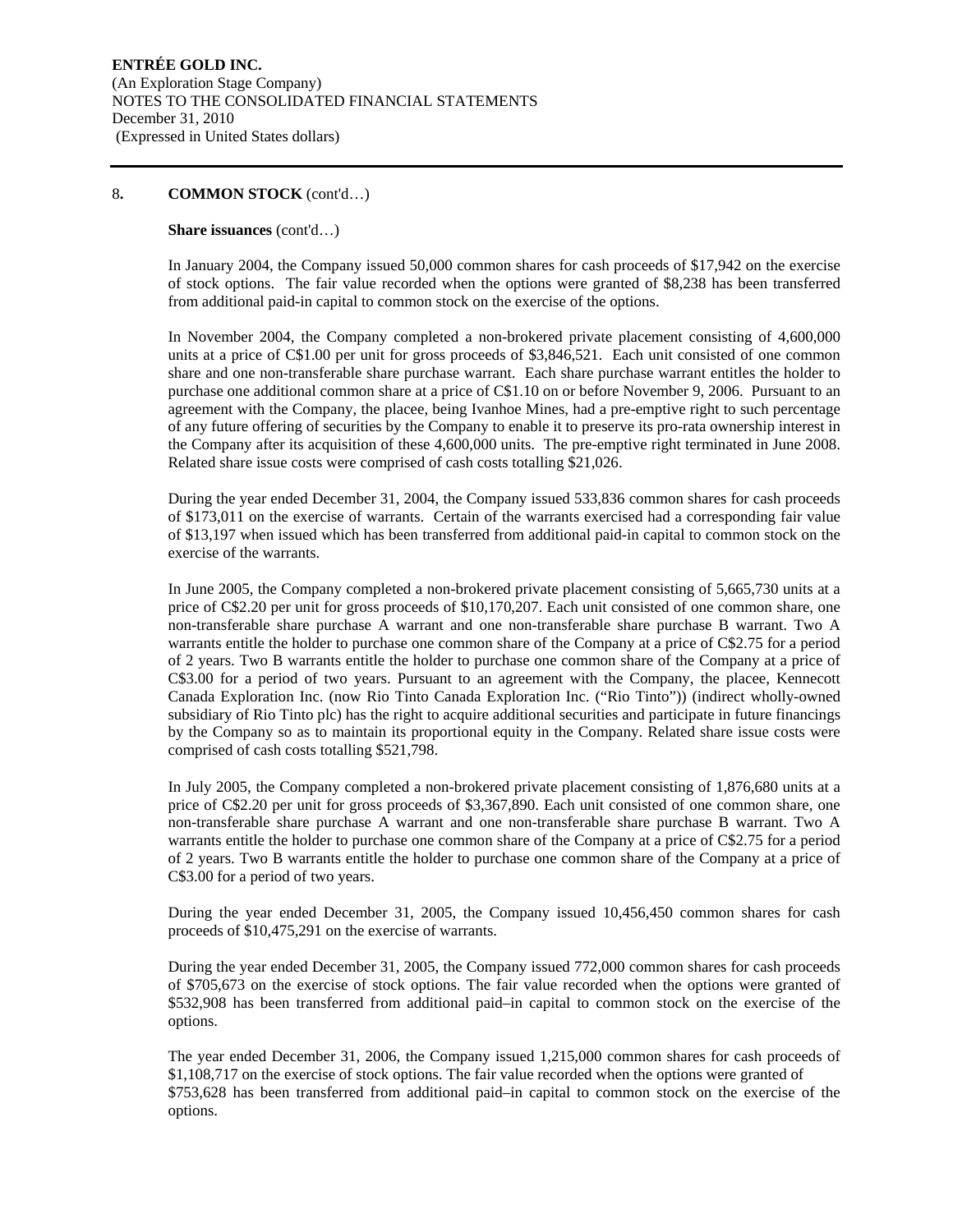#### **Share issuances** (cont'd…)

In June 2006, the Company issued 4,167 common shares to the University of British Columbia as a donation to become a member of the Mineral Deposit Research Unit. The fair value recorded when the shares were issued of \$8,870 has been recorded as a donation expense.

In June 2007, the Company issued 7,542,408 common shares for cash proceeds of \$20,392,043 on the exercise of warrants.

In August 2007, the Company issued 15,000 shares at a value of \$33,976 to Empirical Discovery, LLC ("Empirical") pursuant to a mineral property option agreement.

In November, 2007, the Company completed a brokered private placement consisting of 10,000,000 common shares at price of C\$3.00 per share for gross proceeds of C\$30,000,000. Ivanhoe Mines and Rio Tinto elected to exercise their respective rights to participate in the private placement. Ivanhoe Mines acquired 2,128,356 shares at C\$3.00 for gross proceeds of C\$6,464,881. Rio Tinto acquired 2,300,284 shares at C\$3.00 for proceeds of C\$6,987,113. Related share issuance costs were cash costs totalling \$1,981,360.

During the year ended December 31, 2007, the Company issued 728,700 common shares for cash proceeds of \$603,684 on the exercise of stock options. The fair value recorded when the options were granted of \$322,880 has been transferred from additional paid–in capital to common stock on the exercise of the options.

In February 2008, the Company issued 10,000 shares at a fair value of \$20,066 to Empirical pursuant to the January 2008 Bisbee mineral property option agreement.

In August 2008, the Company issued 20,000 shares at a fair value of \$40,875 to Empirical pursuant to the July 2007 mineral property option agreement.

During the year ended December 31, 2008, the Company issued 958,057 common shares for cash proceeds of \$856,470 on the exercise of stock options. The fair value recorded when the options were granted of \$591,456 has been transferred from additional paid–in capital to common stock on the exercise of the options. Included in the issued shares were 144,169 common shares issued pursuant to the cashless exercise of 296,112 options with an exercise price of C\$1.00, with the remaining 151,943 options treated as cancelled.

In February 2009, the Company issued 20,000 shares at a fair value of \$22,515 to Empirical pursuant to the January 2008 Bisbee mineral property option agreement.

In August 2009, the Company issued 35,000 shares at a fair value of \$45,545 to Empirical pursuant to the July 2007 mineral property option agreement and 37,500 shares at a fair value of \$84,511 to Honey Badger pursuant to the August 2009 mineral property option agreement.

In November 2009, the Company issued 50,000 shares at a fair value of \$122,551 to Eurasian Minerals Bronco Creek pursuant to the September 2009 mineral property option agreement.

During the year ended December 31, 2009, the Company issued 2,355,948 common shares for cash proceeds of \$2,280,050 on the exercise of stock options. The fair value recorded when the options were granted of \$2,050,489 has been transferred from additional paid–in capital to common stock on the exercise of the options. Included in the issued shares were 415,448 common shares issued pursuant to the cashless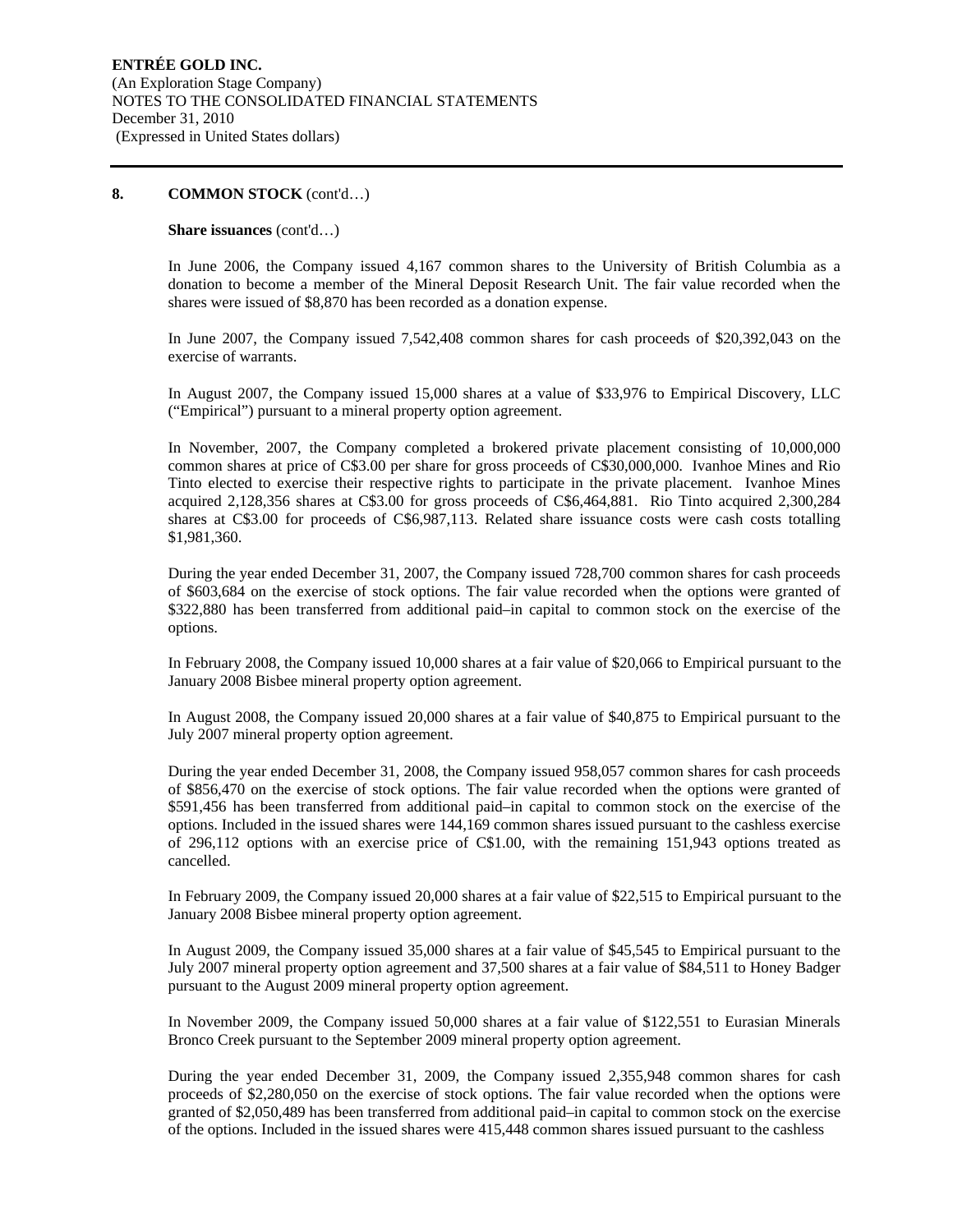#### **Share issuances** (cont'd…)

exercise of 705,000 options with an exercise price of C\$1.15, with the remaining 289,552 options treated as cancelled.

In February 2010, the Company issued 30,000 shares at a fair value of \$82,391 to Empirical pursuant to a January 2008 mineral property option agreement covering the Company's Bisbee, Arizona property.

In June 2010, the Company issued 15,020,801 shares at a fair value of \$28,325,101 pursuant to the acquisition of PacMag (Note 3) and incurred \$147,228 of share issue costs.

In August 2010, the Company issued 80,000 shares at a fair value of \$185,863 to Empirical pursuant to a June 2007 mineral property option agreement covering the Lordsburg and Oak Grove properties in New Mexico.

On October 4, 2010, the Company issued 20,000 shares at a fair value of \$53,797 to Peter Drobeck pursuant to a Confidentiality and Finder's Fee Agreement as a finder's fee in connection with a September 2010 conditional property option agreement between the Company's wholly-owned Peruvian subsidiary Exploraciones Apolo Resources S.A.C. and a private Peruvian company.

On October 21, 2010, the Company issued 22,500 shares at a fair value of \$60,233 to Eurasian Minerals and Entrée U.S. confirmed that it had satisfied all of its Year 1 obligations under their agreement, including incurring \$300,000 in expenditures on the Roulette property.

During the year ended December 31, 2010, the Company issued 2,122,278 common shares for cash proceeds of \$2,699,728 on the exercise of stock options. The fair value recorded when the options were granted of \$1,932,407 has been transferred from additional paid–in capital to common stock on the exercise of the options. Included in the issued shares were 430,078 common shares issued pursuant to the cashless exercise of 100,000 options with an exercise price of C\$1.32, 1,535,300 options with an exercise price of C\$1.75, and 7,500 options with an exercise price of C\$2.60, with the remaining 1,212,722 options treated as cancelled.

#### **Stock options**

The Company has adopted a stock option plan (the "Plan") to grant options to directors, officers, employees and consultants. Under the Plan, as amended in June 2010, the Company may grant options to acquire up to 10% of the issued and outstanding shares of the Company. Options granted can have a term of up to ten years and an exercise price typically not less than the Company's closing stock price on the last trading day before the date of grant. Vesting is determined at the discretion of the Board of Directors.

The Company uses the Black-Scholes option pricing model to determine the fair value of stock options granted. For employees, the compensation expense is amortized on a straight-line basis over the requisite service period which approximates the vesting period. Compensation expense for stock options granted to non-employees is recognized over the contract services period or, if none exists, from the date of grant until the options vest. Compensation associated with unvested options granted to non-employees is re-measured on each balance sheet date using the Black-Scholes option pricing model.

The Company uses historical data to estimate option exercise, forfeiture and employee termination within the valuation model. For non-employees, the expected term of the options approximates the full term of the options. The risk-free interest rate is based on a treasury instrument whose term is consistent with the expected term of the stock options. The Company has not paid and does not anticipate paying dividends on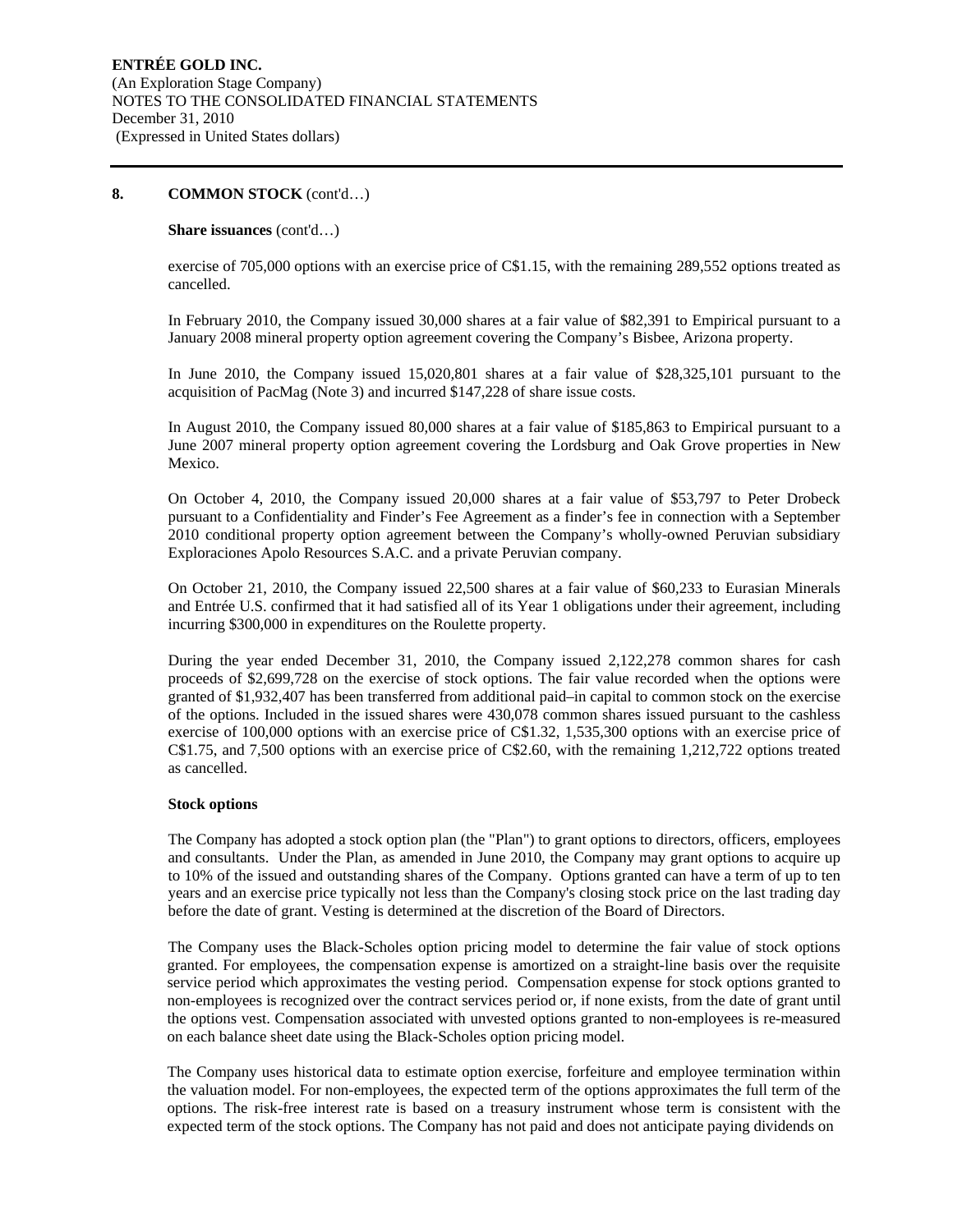#### **Stock options** (cont'd…)

its common stock; therefore, the expected dividend yield is assumed to be zero. Companies are required to utilize an estimated forfeiture rate when calculating the expense for the reporting period. Based on the best estimate, management applied the estimated forfeiture rate of Nil in determining the expense recorded in the accompanying Statements of Operations.

Stock option transactions are summarized as follows:

|                              | Number of Shares | Weighted Average<br><b>Exercise Price</b><br>(C\$) |
|------------------------------|------------------|----------------------------------------------------|
|                              |                  |                                                    |
| Balance at December 31, 2008 | 10,651,800       | 1.65                                               |
| Granted                      | 3,622,500        | 1.97                                               |
| Exercised                    | (2,355,948)      | 1.23                                               |
| Cancelled                    | (289, 552)       | 1.15                                               |
| Expired                      | (721,000)        | 1.60                                               |
| Balance at December 31, 2009 | 10,907,800       | 1.86                                               |
| Granted                      | 1,737,500        | 2.77                                               |
| Exercised                    | (2,122,278)      | 1.66                                               |
| Cancelled                    | (1,212,722)      | 1.74                                               |
| Expired                      | (17,500)         | 1.71                                               |
| Balance at December 31, 2010 | 9,292,800        | 2.09                                               |

There were 1,737,500 stock options granted during the year ended December 31, 2010. The weighted average fair value per stock option granted during the year ended December 31, 2010 was C\$1.75 (December 31, 2009 – C\$1.27). The number of stock options exercisable at December 31, 2010 was 9,137,800.

At December 31, 2010, the following stock options were outstanding: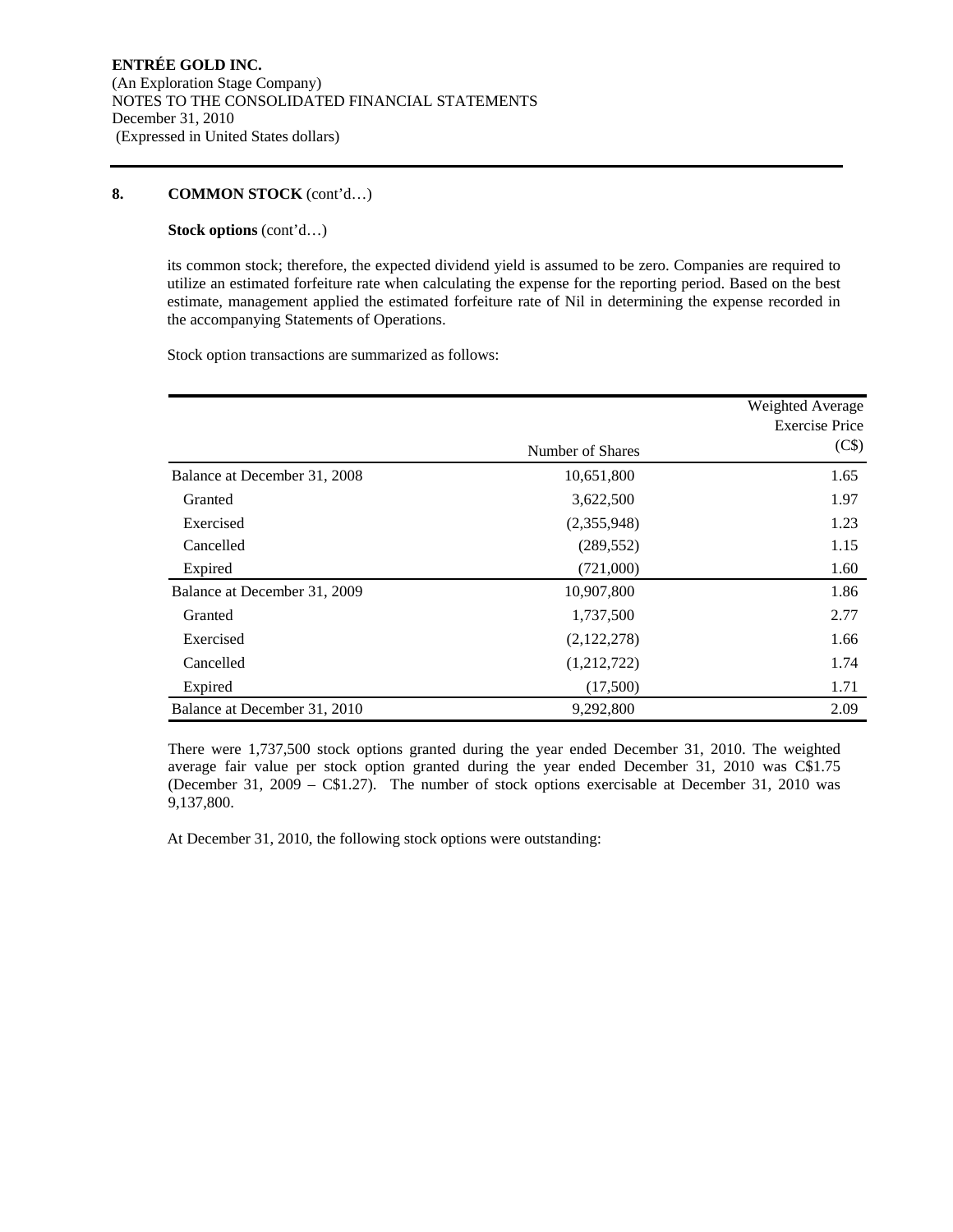**Stock options** (cont'd…)

| Number of<br>Options | Exercise<br>Price<br>(C\$) | Aggregate<br><b>Intrinsic Value</b><br>(C\$) | <b>Expiry Date</b>        | Number of<br>Options<br>Exercisable | Aggregate<br><b>Intrinsic Value</b><br>(C\$) |
|----------------------|----------------------------|----------------------------------------------|---------------------------|-------------------------------------|----------------------------------------------|
|                      |                            |                                              |                           |                                     |                                              |
| 35,000               | 1.80                       | \$<br>58,450                                 | January 23, 2011          | 35,000                              | $\mathcal{S}$<br>58,450                      |
| 397,300              | 1.32                       | 854,195                                      | July 10, 2011             | 397,300                             | 854,195                                      |
| 50,000               | 1.77                       | 85,000                                       | January 22, 2012          | 50,000                              | 85,000                                       |
| 200,000              | 2.16                       | 262,000                                      | April 5, 2012             | 200,000                             | 262,000                                      |
| 500,000              | 2.06                       | 705,000                                      | May 16, 2012              | 500,000                             | 705,000                                      |
| 466,000              | 2.30                       | 545,220                                      | May 31, 2012              | 466,000                             | 545,220                                      |
| 1,397,000            | 2.00                       | 2,053,590                                    | April 3, 2013             | 1,397,000                           | 2,053,590                                    |
| 12,500               | 1.55                       | 24,000                                       | May 21, 2013              | 12,500                              | 24,000                                       |
| 125,000              | 2.02                       | 181,250                                      | July 17, 2013             | 125,000                             | 181,250                                      |
| 1,105,500            | 1.55                       | 2,122,560                                    | September 17, 2013        | 1,105,500                           | 2,122,560                                    |
| 5,000                | 1.55                       | 9,600                                        | October 10, 2013          | 5,000                               | 9,600                                        |
| 1,452,000            | 1.32                       | 3,121,800                                    | February 12, 2014         | 1,452,000                           | 3,121,800                                    |
| 1,810,000            | 2.60                       | 1,574,700                                    | December 29, 2014         | 1,810,000                           | 1,574,700                                    |
| 300,000              | 2.34                       | 339,000                                      | September 22, 2015        | 150,000                             | 169,500                                      |
| 1,437,500            | 2.86                       |                                              | 876,875 November 22, 2015 | 1,432,500                           | 873,825                                      |
| 9,292,800            |                            | \$12,813,240                                 |                           | 9,137,800                           | \$<br>12,640,690                             |

The aggregate intrinsic value in the preceding table represents the total intrinsic value, based on the Company's closing stock price of C\$3.47 per share as of December 31, 2010, which would have been received by the option holders had all options holders exercised their options as of that date. The total number of in-the-money options vested and exercisable as of December 31, 2010 was 9,137,800. The total intrinsic value of options exercised during the year ended December 31, 2010 was \$3,103,315 (December 31, 2009 -\$3,888,790).

Subsequent to December 31, 2010, the Company granted 200,000 stock options with an exercise price of C\$3.47 and 125,000 stock options with an exercise price of C\$2.94. Subsequent to December 31, 2010 155,800 stock options with an exercise price between C\$1.32 and C\$2.60 were exercised and 5,000 stock options with an exercise price of C\$2.60 expired without exercise.

#### **Stock-based compensation**

1,737,500 stock options were granted during the year ended December 31, 2010. The fair value of stock options granted during the year ended December 31, 2010 was \$3,007,946 (December 31, 2009 - \$4,109,921). 1,582,500 options were vested and fully recognized upon grant and the remaining 155,000 options will be fully vested in 2011. Stock-based compensation recognized during the year ended December 31, 2010 was \$2,897,845 (December 31, 2009 - \$4,183,677) which has been recorded in the consolidated statements of operations as follows with corresponding additional paid-in capital recorded in stockholders' equity: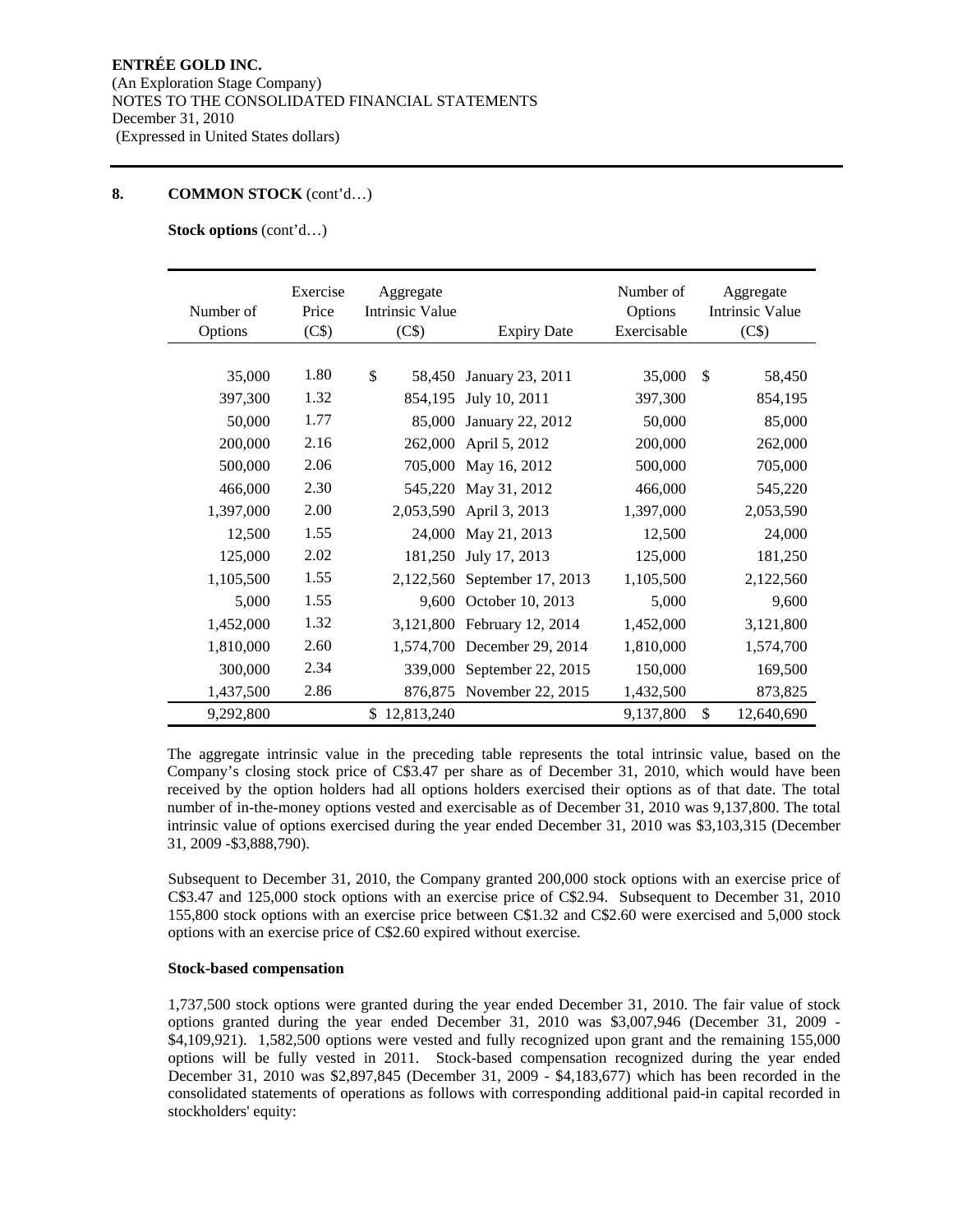### **Stock-based compensation** (cont'd…)

|                            | Year Ended |              | Year Ended |              | Cumulative to    |
|----------------------------|------------|--------------|------------|--------------|------------------|
|                            |            | December 31. |            | December 31. | December 31.     |
|                            |            | 2010         |            | 2009         | 2010             |
| Consulting fees            | \$         | 242,028      | \$         |              | 2,036,590<br>\$  |
| Legal                      |            |              |            |              | 287,931          |
| Management fees            |            | 2,140,386    |            | 2,032,141    | 10,272,342       |
| Exploration                |            | 425,791      |            | 661,854      | 3,661,058        |
| Office and administration  |            | 44,820       |            | 1,236,383    | 3,198,603        |
| Stockholder communications |            |              |            |              |                  |
| and investor relations     |            | 44,820       |            | 253,299      | 1,098,197        |
|                            | \$         | 2,897,845    | S          | 4,183,677    | 20,554,721<br>S. |

The following weighted-average assumptions were used for the Black-Scholes valuation of stock options granted:

|                                  | Year Ended<br>December 31.<br>2010 | Year Ended<br>December 31.<br>2009 |
|----------------------------------|------------------------------------|------------------------------------|
|                                  |                                    |                                    |
| Risk-free interest rate          | 1.84%                              | 2.93%                              |
| Expected life of options (years) | 5.0                                | 5.0                                |
| Annualized volatility            | 78%                                | 84%                                |
| Dividend rate                    | 0.00%                              | $0.00\%$                           |

#### **9. SEGMENT INFORMATION**

The Company operates in one business segment being the exploration of mineral property interests.

Geographic information is as follows:

|                     | December 31,<br>2010 |     | December 31,<br>2009 |
|---------------------|----------------------|-----|----------------------|
|                     |                      |     |                      |
| Identifiable assets |                      |     |                      |
| <b>USA</b>          | \$<br>51,790,144     | -\$ | 583,461              |
| Canada              | 23,603,838           |     | 44,269,665           |
| Australia           | 4,778,311            |     |                      |
| Mongolia            | 1,027,622            |     | 906,485              |
| Peru                | 121,128              |     |                      |
| China               | 38,055               |     | 44,509               |
|                     | \$<br>81,359,098     | \$  | 45,804,120           |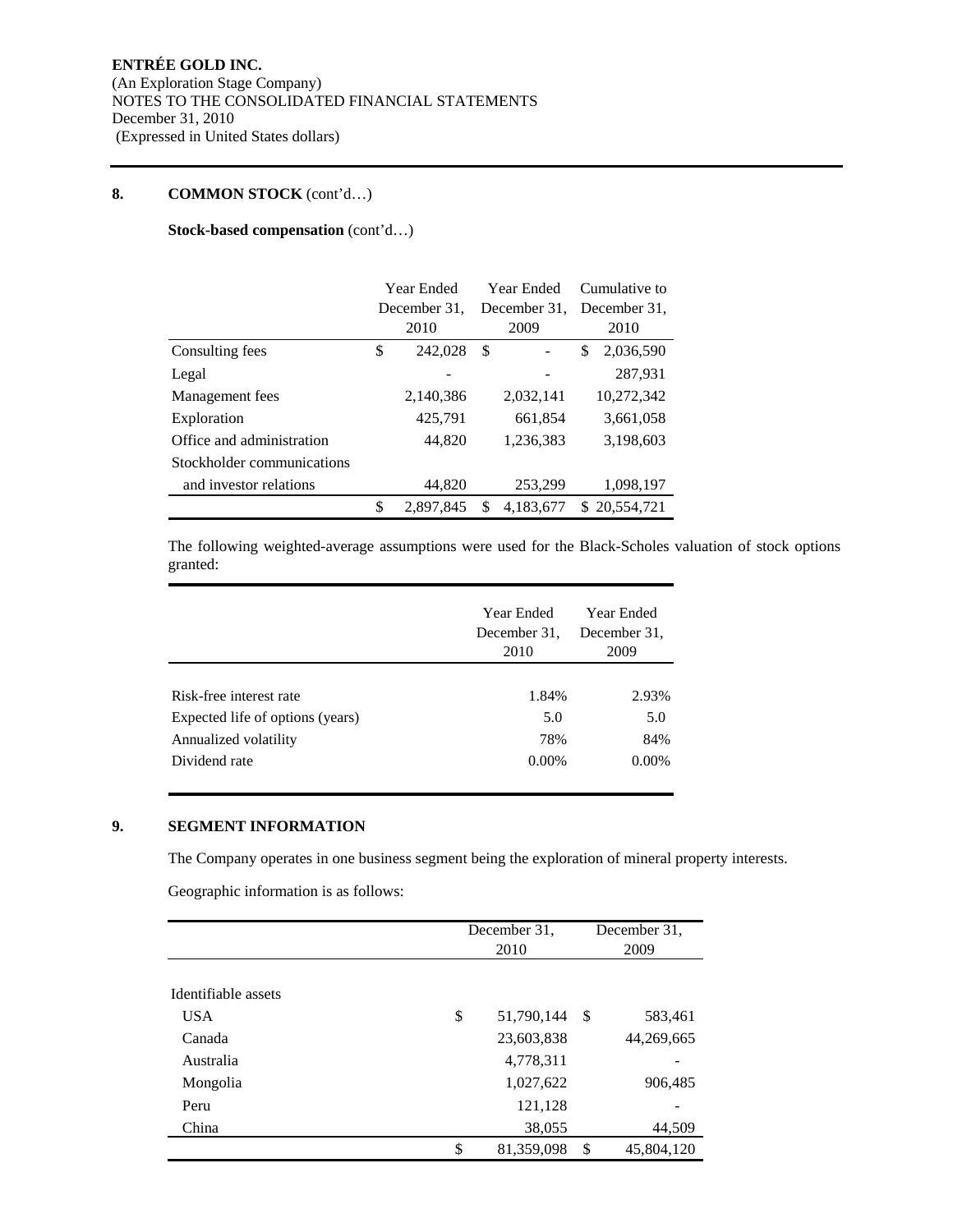#### **10. INCOME TAXES**

A reconciliation of income taxes at statutory rates with the reported taxes is as follows:

|                                 | December 31,<br>2010    | December 31,<br>2009 |
|---------------------------------|-------------------------|----------------------|
|                                 |                         |                      |
| Loss for the year               | \$<br>$(20,069,408)$ \$ | (17, 102, 254)       |
| Statutory rate                  | 28.5%                   | 30.0%                |
| Expected income tax recovery    | 5,719,781               | 5,130,676            |
| Permanent difference            | 60.761                  | (766, 036)           |
| Difference in foreign tax rates | 18,021                  | (145, 825)           |
| Change in valuation allowance   | (5,080,244)             | (3,925,728)          |
| Change in enacted tax rates     | (172,907)               | (293, 087)           |
| Total income taxes              | \$<br>$(545, 412)$ \$   |                      |

The significant components of the Company's future income tax assets are as follows:

|                                   | December 31,            | December 31, |
|-----------------------------------|-------------------------|--------------|
|                                   | 2010                    | 2009         |
|                                   |                         |              |
| Future income tax assets:         |                         |              |
| Non-capital loss carry forward    | \$<br>8,198,143 \$      | 4,695,306    |
| Investments                       | 173,823                 | 219,538      |
| Resource expenditures             | 8,042,421               | 5,542,989    |
| Equipment and other               | 112,644                 | 60,765       |
| Share issue and legal costs       | 253,337                 | 186,638      |
|                                   | 16,780,368              | 10,705,236   |
| Valuation allowance               | (15,994,280)            | (10,705,236) |
| Net future income tax assets      | \$<br>786,088 \$        |              |
| Future income tax liabilities:    |                         |              |
| Investments                       | \$<br>$(786,088)$ \$    |              |
| Mineral property interests        | (14, 374, 498)          |              |
| Net future income tax liabilities | \$<br>$(15,160,586)$ \$ |              |
|                                   |                         |              |
| Net future income tax liabilities | \$<br>$(14,374,498)$ \$ |              |

The Company has available for deduction against future taxable income non-capital losses of approximately \$19,260,000 in Canada, \$719,000 in China, \$2,350,000 in Mongolia, \$4,600,000 in the United States of America and \$3,100,000 in Australia. These losses, if not utilized, will expire through 2030. Subject to certain restrictions, the Company also has foreign resource expenditures available to reduce taxable income in future years. Future tax benefits which may arise as a result of these losses,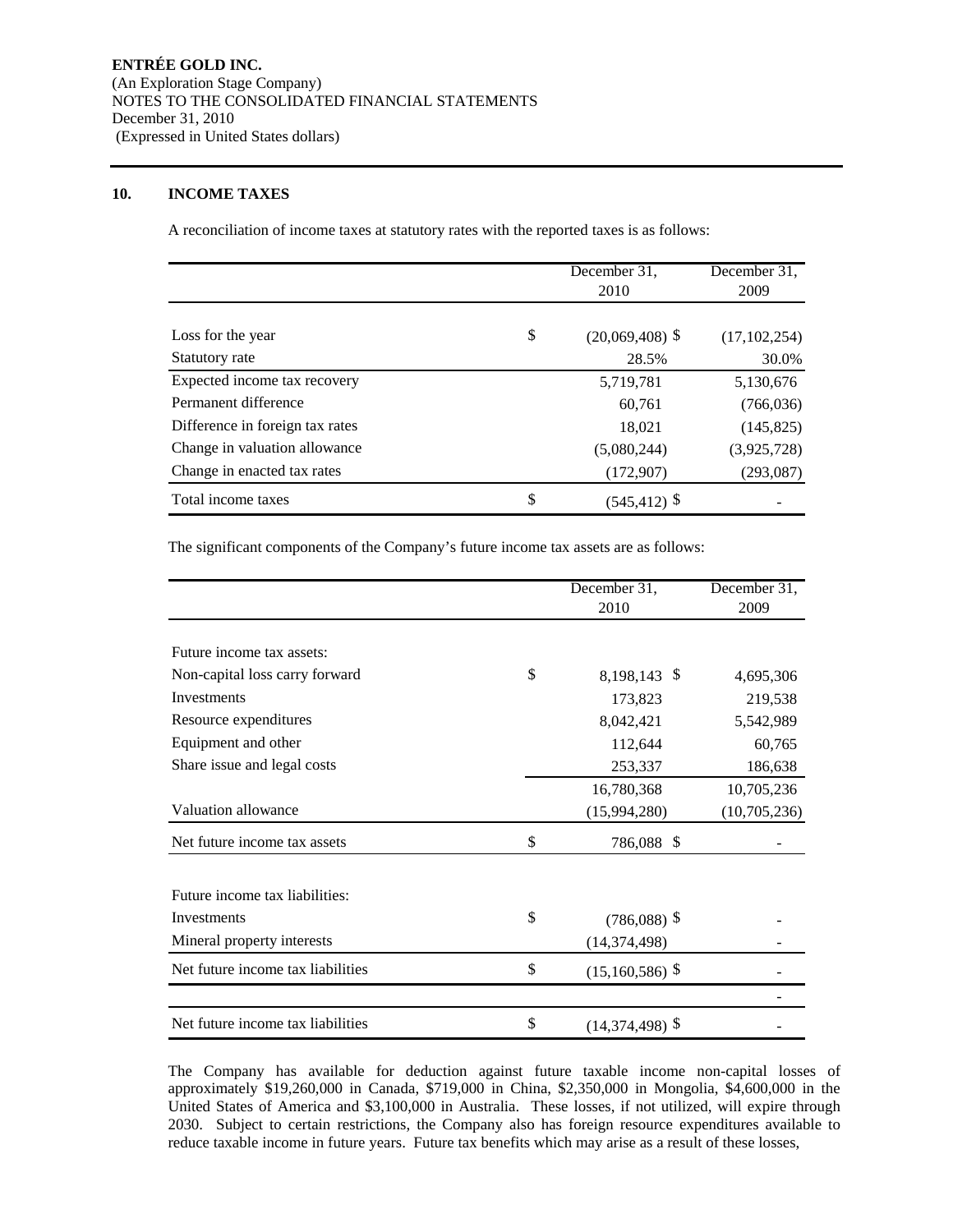#### **10. INCOME TAXES** (cont'd...)

resource expenditures and share issue costs have been offset in these financial statements by a valuation allowance.

The following table summarizes the activity related to our unrecognized tax benefits.

| Balance at December 31, 2008               | -SS | 4.136.669   |
|--------------------------------------------|-----|-------------|
| Decrease due to current year tax positions |     | (4,136,669) |
| Balance at December 31, 2009 and 2010      |     |             |
|                                            |     |             |

The Company recognizes interest accrued related to unrecognized tax benefits in interest expense and penalties in operating expenses. As of December 31, 2010, there was no accrued interest or accrued penalties.

The Company files income tax returns in Canada and several foreign jurisdictions. The Company's Canadian income tax returns are open from 2004 to 2010. For other foreign jurisdictions, including Mongolia and the U.S., all years remain open.

#### **11. FINANCIAL INSTRUMENTS**

The Company's financial instruments consist of cash, receivables, investments, accounts payable and accrued liabilities and loans payable. Unless otherwise noted, it is management's opinion that the Company is not exposed to significant interest or credit risks arising from these financial instruments. The fair value of these financial instruments approximates their carrying values, except as noted below.

The Company is exposed to currency risk by incurring certain expenditures in currencies other than the Canadian dollar. The Company does not use derivative instruments to reduce this currency risk.

Fair value measurement is based on a fair value hierarchy, which requires an entity to maximize the use of observable inputs and minimize the use of unobservable inputs when measuring fair value. The standard describes three levels of inputs that may be used to measure fair value which are:

Level 1 — Quoted prices that are available in active markets for identical assets or liabilities.

Level 2 —Quoted prices in active markets for similar assets that are observable.

Level 3 — Unobservable inputs that are supported by little or no market activity and that are significant to the fair value of the assets or liabilities.

At December 31, 2010, the Company had Level 1 financial instruments with a fair value of \$24,222,486 and one Level 3 financial instrument with a fair value of \$2,638,185 (Note 4).

|             |    | <b>Level 1</b> | <b>Level 2</b>           |    | Level 3   | <b>Total</b> |
|-------------|----|----------------|--------------------------|----|-----------|--------------|
| Cash        | J, | 21,296,169     |                          |    | -         | 21,296,169   |
| Investments |    | 2.926.317      | $\overline{\phantom{a}}$ |    | 2,638,185 | 5,564,502    |
|             | \$ | 24, 222, 486   | $\overline{\phantom{0}}$ | J. | 2,638,185 | 26,860,671   |